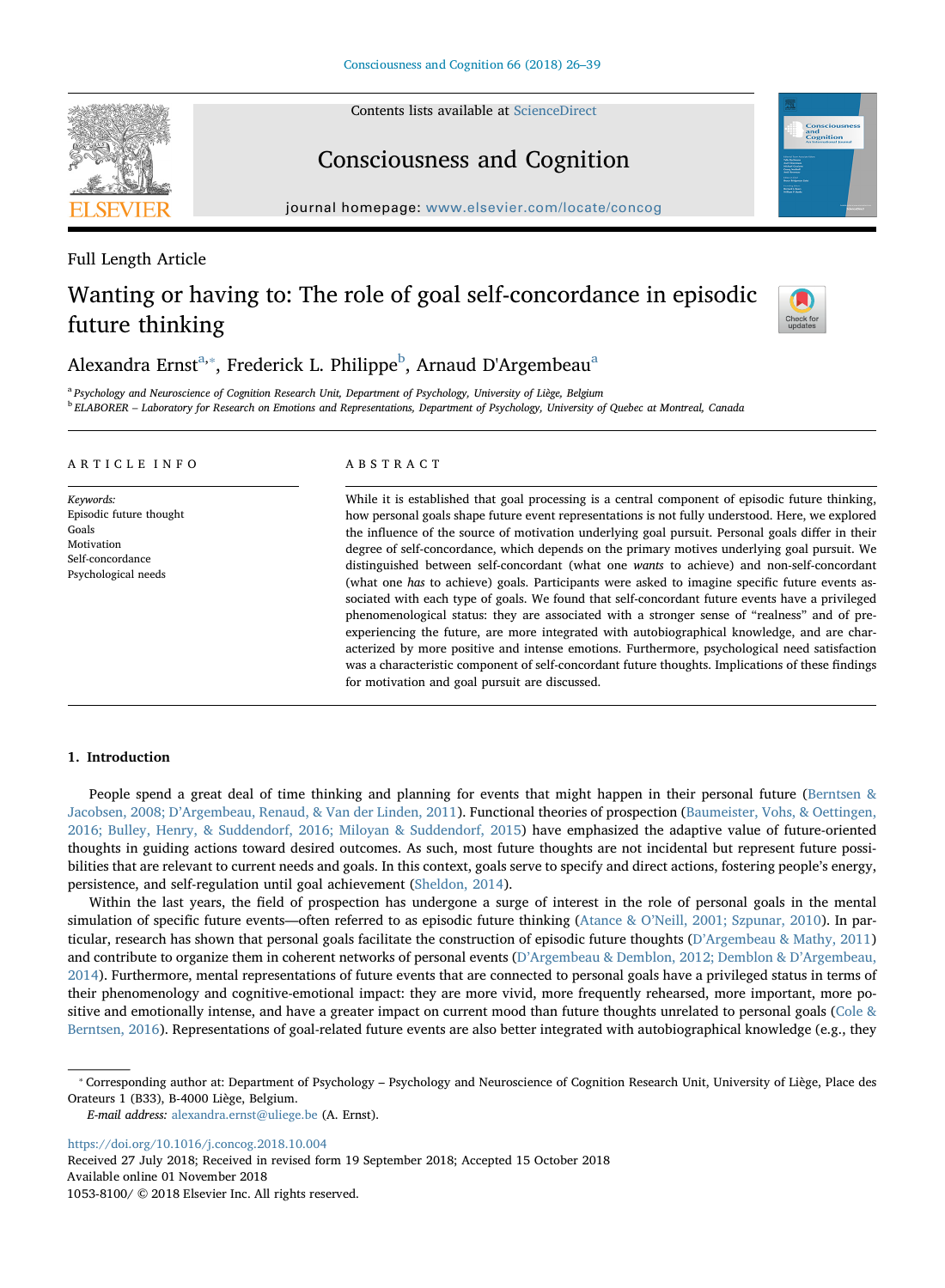are linked to general expectations that one has about oneself and one's life) and are associated with a stronger sense of "preexperiencing" the future (referred to as autonoetic experience; Lehner & D'[Argembeau, 2016](#page-13-1)).

While these findings indicate that goal processing is a central component of episodic future thinking (D'[Argembeau, 2016](#page-12-4)), how personal goals shape and influence future event representations is not yet fully understood. Indeed, research has thus far simply compared representations of goal-related versus goal-unrelated future events (Cole & Berntsen, 2016; D'[Argembeau & Mathy, 2011;](#page-12-3) Lehner & D'[Argembeau, 2016](#page-12-3)) and no study to date has examined how the nature and qualitative properties of personal goals influence the representation of associated future events. Most notably, an important feature of personal goals is the source of motivation underlying goal pursuit [\(Milyavskaya, Nadolny, & Koestner, 2014; Milyavskaya, Inzlicht, Hope, & Koestner, 2015\)](#page-13-2). This raises the question of whether we contemplate personal future scenarios in the same way when they correspond to things we want to or things we have to do ([Milyavskaya et al., 2015](#page-13-3)).

An interesting conceptual framework for addressing this issue comes from self-determination theory [\(Deci & Ryan, 2000; Ryan &](#page-12-5) [Deci, 2017\)](#page-12-5), which conceives motivation as a continuum of different sources that influence cognition and behavior. At one end, autonomous motivation reflects the most self-determined form of motivation and refers to behaviors that meet inherent interests, values, or satisfactions. At the opposite end, controlled motivation corresponds to behaviors that are driven by external pressures or are performed because of their instrumental value. According to Sheldon and Elliot's self-concordance model (1998, 1999), these sources of motivation reflect the degree to which goals are integrated with the self. In this model, self-concordant goals derive from autonomous motivation and personal choice and endorsement. Goals are thus pursued because of their inherent interest and enjoyment (i.e., intrinsic motivation), because they are personally important (i.e., identified motivation), or because the goal reflects personal convictions, values, or beliefs that are core to the person's identity (i.e., integrated motivation; [Milyavskaya et al., 2015;](#page-13-3) [Sheldon, 2014; Sheldon & Elliot, 1998, 1999](#page-13-3)). Conversely, non-self-concordant goals have no direct connection to the self and instead stem from controlled motivation. Goals are thus pursued because of external coercions or pressures, such as environmental circumstances or incentives (i.e., extrinsic motivation), or to avoid negative feelings (e.g., guilt, shame, or anxiety) or sanctions (i.e., introjected motivation; [Milyavskaya et al., 2015; Sheldon & Elliot, 1998, 1999\)](#page-13-3). In short, self-concordant goals typically correspond to personal projects that one wants to achieve, whereas non-self-concordant goals usually refer to things that one has to do (Milyavskaya et al.,  $2015$  $2015$  $2015$ ).<sup>1</sup> Research based on this model has shown that self-concordant goals lead to more implementation intentions [\(Carraro & Gaudreau, 2011\)](#page-12-6) and sustained effort in goal pursuit ([Sheldon & Elliot, 1998, 1999](#page-13-4)), are more frequently rehearsed [\(Higgins, 1996](#page-12-7)), and promote self-regulation ([Milyavskaya et al., 2015](#page-13-3)) and successful goal achievement ([Koestner, Otis,](#page-13-5) [Powers, Pelletier, & Gagnon, 2008\)](#page-13-5).

Self-concordant goals are expected to be more effective than non-self-concordant goals because they are more likely to satisfy basic psychological needs. According to self-determination theory [\(Deci & Ryan, 2000; Ryan & Deci, 2017\)](#page-12-5), there are three basic universal needs that people strive to satisfy: autonomy (i.e., the desire to be in control of one's own behavior, to feel volitional and authentic in one's actions), competence (i.e., the need to be effective and develop mastery), and relatedness (i.e., the need to feel connected to others, to care for others and be cared for by others). Research on autobiographical memory has shown that need satisfaction is a specific cognitive-affective component of memories for personal past events, which is distinct from other memory features such as their emotional valence, personal significance, or vividness [\(Philippe, Koestner, Beaulieu-Pelletier, & Lecours, 2011;](#page-13-6) [Philippe, Koestner, Beaulieu-Pelletier, Lecours, & Lekes, 2012\)](#page-13-6). Furthermore, it has been found that the level of need satisfaction characterizing memories acts as a motivational property to predict future actions and behaviors (e.g., [Philippe, Koestner, & Lekes,](#page-13-7) [2013\)](#page-13-7). Surprisingly, although future thinking undoubtedly plays an important role in motivating future behaviors, few studies to date have examined whether need satisfaction is also a characteristic component of future event representations (but see [Demblon &](#page-12-8) D'[Argembeau, 2016](#page-12-8)). This question is important since it is believed that goal information in the form of future event representations is used to guide the satisfaction of basic psychological needs ([Dweck, 2017\)](#page-12-9).

In the present study, we examined how different types of motivation underlying goal pursuit influence the characteristics of episodic future thoughts. Previous research has shown that episodic future thinking can be characterized along three main dimensions: sensory-perceptual characteristics (e.g., vividness), cognitive feelings (e.g., autonoetic experience), and the integration of imagined events with autobiographical knowledge (D'[Argembeau & Van der Linden, 2012; Ernst & D](#page-12-10)'Argembeau, 2017). Following the self-concordance model [\(Sheldon & Elliot, 1998, 1999](#page-13-4)), we expected that episodic future thoughts derived from self-concordant goals would be more integrated with autobiographical knowledge (as indicated by their personal importance, links with other events, and underlying identity motives). Most importantly, we also predicted that self-concordance would impact cognitive feelings, leading to a stronger sense of "realness" when imagining events (belief in occurrence; Ernst & D'[Argembeau, 2017\)](#page-12-11) and a sense of preexperiencing the future (autonoetic experience; D'[Argembeau & Van der Linden, 2012](#page-12-10)). Our primary interest lied in these two properties of episodic future thoughts (autobiographical integration and cognitive feelings) because the integration and perceived "reality" of imagined events may play a key role in determining people's decisions and actions ([Baumeister et al., 2016\)](#page-11-0). On the other hand, we did not have specific hypotheses regarding the influence of goal self-concordance on the sensory-perceptual characteristics of mental representations. Besides these three dimensions of episodic future thoughts, we assessed other event features that are

<span id="page-1-0"></span><sup>&</sup>lt;sup>1</sup> The construct of goal self-concordance is conceptually related to the notion of possible selves ([Markus & Nurius, 1986\)](#page-13-8), and more specifically self-regulatory possible selves (i.e., possible selves that represent a self-defining goal and include specific behavioral strategies for pursuing this goal; [Hoyle & Sherrill, 2006\)](#page-12-12). However, the distinction between hoped for and feared possible selves (i.e., states that one wants to attain or to avoid) does not completely overlap with the notion of self-concordant and non-self-concordant goals because non-self-concordant goals are not necessarily associated with avoidance but may instead represent things that have to be attained although one feels coerced to do so.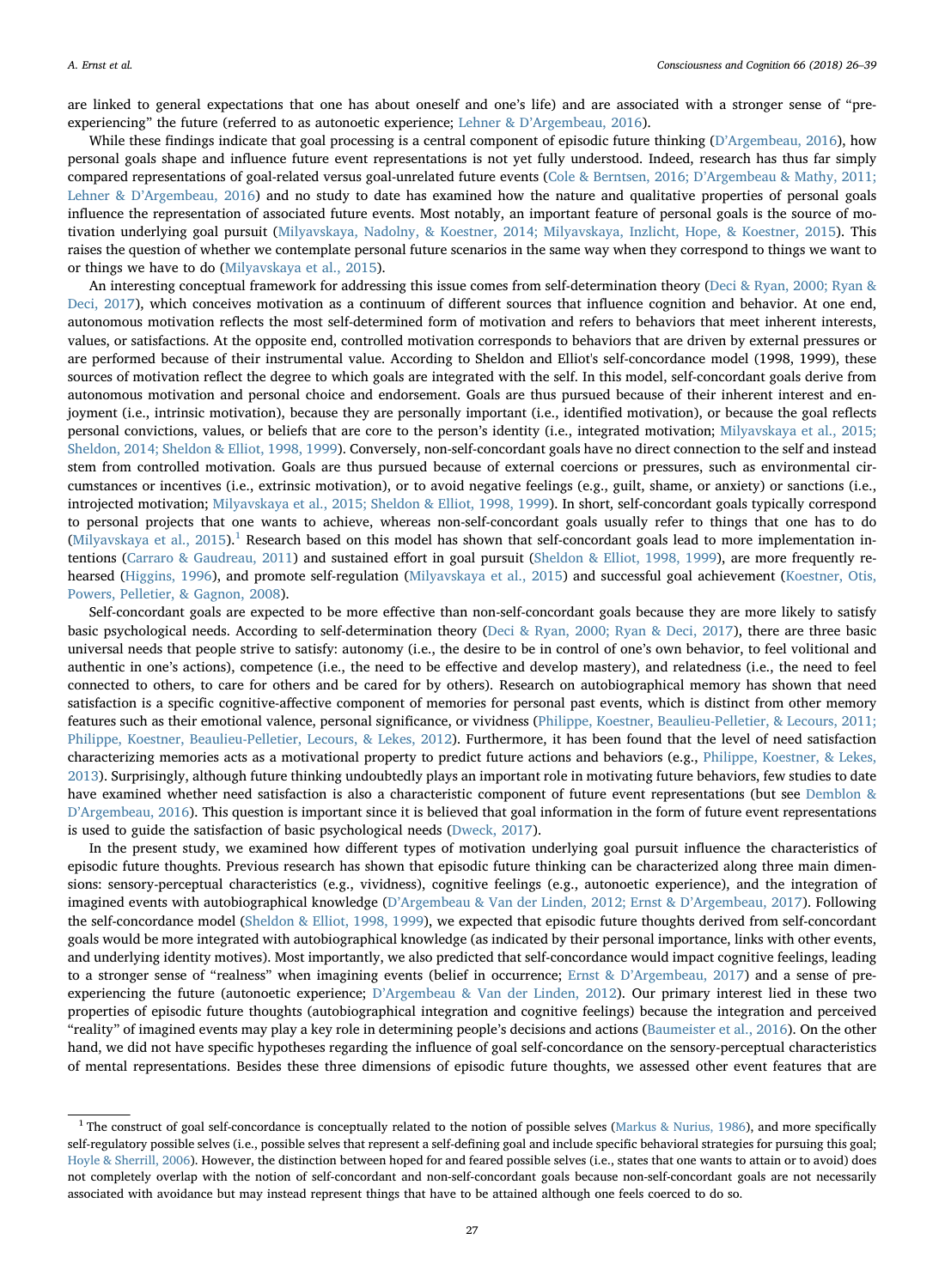typically included in studies of episodic future thinking (e.g., emotion, rehearsal, temporal distance; [Cole & Berntsen, 2016; Ernst &](#page-12-3) D'[Argembeau, 2017; McDermott, Wooldridge, Rice, Berg, & Szpunar, 2016\)](#page-12-3), although we did not have hypotheses concerning these variables.

Our second aim was to investigate the degree of need satisfaction within episodic future thoughts. Based on self-determination theory, we hypothesized that future events derived from self-concordant goals would be more need-satisfying in terms of autonomy, competence, and relatedness. This would provide further evidence that need satisfaction is a characteristic component of episodic future thoughts (Demblon & D'[Argembeau, 2016\)](#page-12-8) and that goal information in the form of future event representations is driven by basic psychological needs ([Dweck, 2017](#page-12-9)).

In summary, our overarching aim was to better understand how mental representations of future events are shaped by personal goals. To test our hypotheses, we compared verbal descriptions and ratings of phenomenological characteristics of future events produced in association with self-concordant and non-self-concordant goals.

## 2. Material and methods

#### 2.1. Participants

Forty-nine students took part in the study but data from two participants were excluded due to difficulties in following the instructions. The final sample included 47 participants (36 women; mean age =  $22.19$  years,  $SD = 2.50$ ; mean education years  $= 15.17$ ,  $SD = 2.41$ ). All participants were students in Belgian or French universities, were fluent in French, and participated in this experiment as volunteers. None reported the presence of a current depression episode. The sample size was determined a priori in order to have sufficient statistical power (i.e., 90%) to detect medium within-subjects differences  $(d = 0.5)$  using an alpha of 0.05 (two-tailed; [Faul, Erdfelder, Lang, Buchner, & Kiel, 2007\)](#page-12-13). The study was approved by the University of Liège Ethics Committee and all participants gave written informed consent.

#### 2.2. Material and procedure

Participants were first asked to select a series of personal goals. Personal goals were defined as personal objectives or projects that are frequently thought about, for which one makes plans, and that one strives to achieve, with more or less difficulty [\(Lehner &](#page-13-1) D'[Argembeau, 2016\)](#page-13-1). These projects could be achieved more or less quickly, and could refer to any life domain, such as school, work, family, intimate relationships, leisure activities, and material goods. More specifically, participants were instructed to select six personal projects associated with different goal orientations: three that were primarily driven by self-concordant motives and three that were primarily driven by non-self-concordant motives (selected in a counterbalanced order). This distinction was based on Sheldon and Elliot's self-concordance model (1999) that categorizes personal goals on the basis of their degree of self-concordance, depending on the primary motive(s) underlying goal pursuit. Self-concordant goals are generally driven by autonomous reasons (i.e., intrinsic, integrated, and identified motivations) and refer to projects that are pursued because they provide fun or enjoyment, reflect one's personal values, or out of personal interest and importance. Conversely, non-self-concordant goals are essentially motivated by controlled reasons (i.e., introjected and extrinsic motivations), and correspond to projects that are pursued because one would feel ashamed, guilty, or anxious not to do it or because one feels obliged to (for instance because somebody else or the situation requires it). The instructions emphasized that these goal orientations are not strictly dichotomous and that some personal goals could in part be driven by both types of motivation. However, participants were instructed to produce personal goals that reflect as distinctly as possible these two types of goals.

To verify the primary goal orientation of the selected projects, participants were asked to rate their reasons for pursuing each personal goal on a series of 9-point rating scales (adapted from [Sheldon & Elliot, 1999\)](#page-13-9), ranging from 1 (not at all for this reason) to 9 (completely for this reason): two items assessed non-self-concordant motives ("you pursue this goal because somebody else wants you to or because the situation demands it"; "you pursue this goal because you would feel ashamed, guilty, or anxious if you didn't") and two items assessed self-concordant motives ("you pursue this goal because of the fun and enjoyment that it provides you"; "you pursue this goal because you really believe it's an important goal you have"). For each goal, a score of self-concordance was then calculated by subtracting the sum of ratings for non-self-concordant motives from the sum of ratings for self-concordant motives.

After the six personal goals had been produced, participants were asked to generate one specific future event (i.e., a unique episode happening at a specific time and place, and lasting no longer than a day) in association with each goal. The instructions specified that the imagined event should be directly linked or part of the corresponding goal. Examples were provided to ensure participants' understanding of the notion of specificity. There was no instruction on the temporal distance of events. For each event, participants provided a short title summarizing the essence of the event and specified the place/location where it will occur and an estimated date of occurrence; this enabled us to verify the specificity of the selected events.

After having generated the six future events, participants were asked to imagine each event in as much detail as possible, including details about location, actions, people, objects, emotions, and so on. Participants' descriptions were audio-recorded and later transcribed for scoring. Immediately after each event description, participants completed a series of ratings using 7-point Likert scales (see [Appendix A\)](#page-9-0). Three rating scales assessed cognitive feelings when imagining the event (D'[Argembeau & Van der Linden,](#page-12-10) 2012; Ernst & D'[Argembeau, 2017; Lehner & D](#page-12-10)'Argembeau, 2016): one item for belief in occurrence (the subjective feeling that an event will really occur in the future), and two items for autonoetic experience (one for mental time travel and one for the feeling of pre-experiencing the event). Another set of items assessed the sensory-perceptual characteristics of future events ([Ernst &](#page-12-11)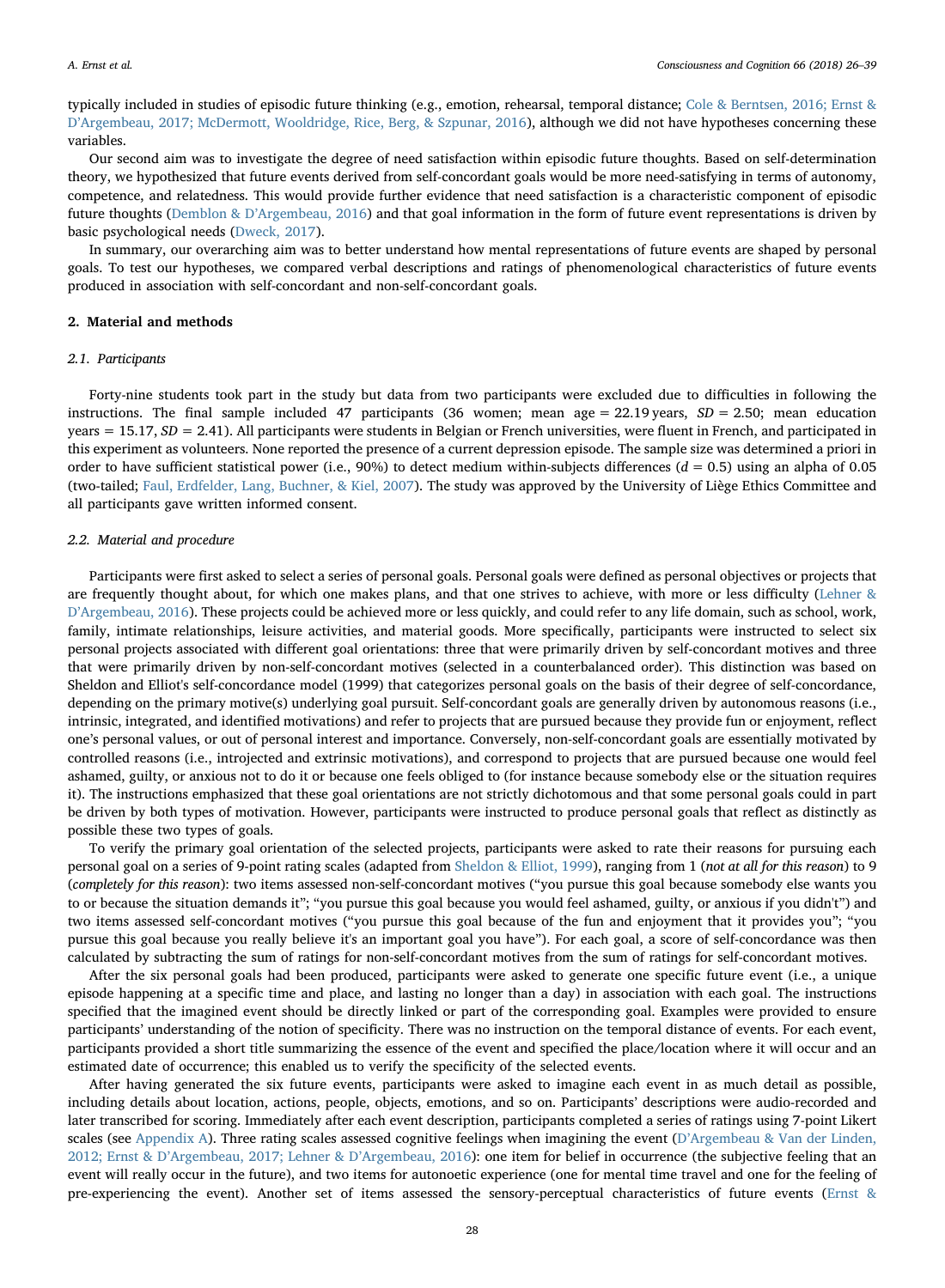D'Argembeau, 2017; Lehner & D'[Argembeau, 2016; Sutin & Robins, 2007\)](#page-12-11), including the amount of sensory details, the overall clarity of the mental representation, and the visual perspective adopted (one item for the first-person perspective and one item for the thirdperson perspective).

The integration of future events in a broader autobiographical context was also assessed (Ernst & D'[Argembeau, 2017; Lehner &](#page-12-11) D'[Argembeau, 2016\)](#page-12-11). Specifically, participants rated the personal importance of the events, the extent to which they are related to other past and/or future personal events, their personal plausibility (i.e., the judgment that an event has the potential to occur to the self; [Scoboria, Mazzoni, Kirsch, & Relyea, 2004](#page-13-10)), and the extent to which they meet identity motives. Identity motives refer to motivational pressures toward particular ways of seeing oneself that guide identity construction, which include motives for selfesteem (i.e., seeing oneself in a positive light), distinctiveness (i.e., believing that one is distinct from other people), continuity (i.e., experiencing a sense of personal continuity over time despite life changes), belonging (i.e., being included and accepted within a social circle), efficacy (i.e., feeling competent and capable of influencing one's environment), and meaning (i.e., feeling that one's life is meaningful; [Vignoles, Manzi, Regalia, Jemmolo, & Scabini, 2008; Vignoles, Regalia, Manzi, Golledge, & Scabini, 2006\)](#page-13-11).

In addition, the emotional valence and intensity of events was also assessed, both for anticipatory and anticipated emotions (which correspond, respectively, to emotions experienced in the present versus emotions expected to occur in the future; [Barsics, Van](#page-11-2) der Linden, & D'[Argembeau, 2016; Baumgartner, Pieters, & Bagozzi, 2008\)](#page-11-2). Some additional items measured the frequency with which participants had previously thought and talked about the event (i.e., rehearsal), the event's subjective temporal distance (i.e., the feeling that the event is temporally close or distant from the present, regardless of its objective moment of occurrence), and the subjective easiness of imagining (Ernst & D'[Argembeau, 2017; Lehner & D](#page-12-11)'Argembeau, 2016).

Finally, participants rated the level of psychological need satisfaction associated with each future event, using items derived from previous research on the role of psychological need satisfaction in autobiographical memories [\(Bouizegarene & Philippe, 2016;](#page-12-14) [Philippe et al., 2011; Philippe et al., 2012](#page-12-14)). Each of the three basic psychological needs from self-determination theory (i.e., autonomy, competence, and relatedness; [Deci & Ryan, 2000\)](#page-12-5) was assessed by two items.

To ensure that participants understood all instructions and items, they first had to complete one practice trial, with a non-personal event provided by the experimenter ("imagine you are lying on a sandy beach in a tropical bay"; [Hassabis, Kumaran, & Maguire,](#page-12-15) [2007\)](#page-12-15), in order to familiarize them with the entire procedure. All instructions and measures were presented in French.

Finally, participants filled out the Balanced Time Perspective Scale (BTPS; [Webster, 2011](#page-13-12); French version by [Barsics, Rebetez,](#page-11-3) Rochat, D'[Argembeau, & Van der Linden, 2017](#page-11-3)) to explore whether individual differences in the affective and identity components of future time perspective were associated with phenomenological properties of future event representations associated with selfconcordant and non-self-concordant goals. The BTPS is a 28 item-scale measuring the balance between the tendency to think about both one's past and future in positive ways. Each statement is rated on a 7-point Likert scale (ranging from 1, strongly disagree to 7, strongly agree), with half of the items referring to past orientation and the other half to future orientation. Past orientation was included during the testing session because it formed part of the original scale but this subscale was not used in the subsequent analyses since we were specifically interested in future-oriented thoughts. The total testing time was about an hour and a half.

## 2.3. Scoring of event details

Verbal descriptions of future events were transcribed verbatim and scored using the standardized Autobiographical Interview procedure [\(Levine, Svoboda, Hay, Winocur, & Moscovitch, 2002](#page-13-13)). The central event was first determined and then each distinct detail or chunk of information was categorized as either internal (i.e., details referring to the main event, including happenings, people, time, place, sensory perceptions, thoughts, and emotions) or external (i.e., details that do not refer to the central event, semantic information, repetitions and metacognitive statements). The numbers of internal and external details were tallied. All future events were scored by the first author and a second rater independently scored all the descriptions to assess the reliability of scoring. Intraclass correlation coefficients ([Portney & Watkins, 2000](#page-13-14)) showed a high inter-rater agreement for both internal and external details (ICC =  $0.96$  and 0.85, respectively).

#### 3. Results

A total of 282 personal goals was collected (141 in each goal condition). As a manipulation check, we first verified the primary orientation of goals generated in each condition using the self-concordance score (averaged across the three goals within each condition). Positive scores indicate that goals were primarily self-concordant, whereas negative scores indicate that goals were primarily non-self-concordant. As expected, self-concordance scores were significantly higher for goals produced in the self-concordant condition ( $M = 12.37$ ,  $SD = 2.21$ ) compared to goals elicited in the non-self-concordant condition ( $M = -7.82$ ,  $SD = 3.21$ ),  $t(46) = 31.95$ ,  $p < 0.001$ ,  $d = 7.37$ . Examples of self-concordant and non-self-concordant goals and of associated future events produced by the participants are provided in [Appendix B.](#page-11-4)

Prior to data analysis, the specificity of future events associated with goals was also checked. One non-specific event was excluded, leaving 141 future events in the self-concordant condition and 140 events in the non-self-concordant condition. Statistical analyses examined whether future events associated with self-concordant and non-self-concordant goals differed in terms of imagined details, phenomenological characteristics, and psychological need satisfaction. For each dependent variable, data were averaged across the three events in each condition and were analyzed using t-tests for dependent samples or repeated measures ANOVAs. When classic parametric assumptions were not met, we ran complementary analyses using robust statistical methods ([Field & Wilcox,](#page-12-16) [2017\)](#page-12-16). In most cases, classic and robust methods yielded similar results (in which case only the results obtained using the classical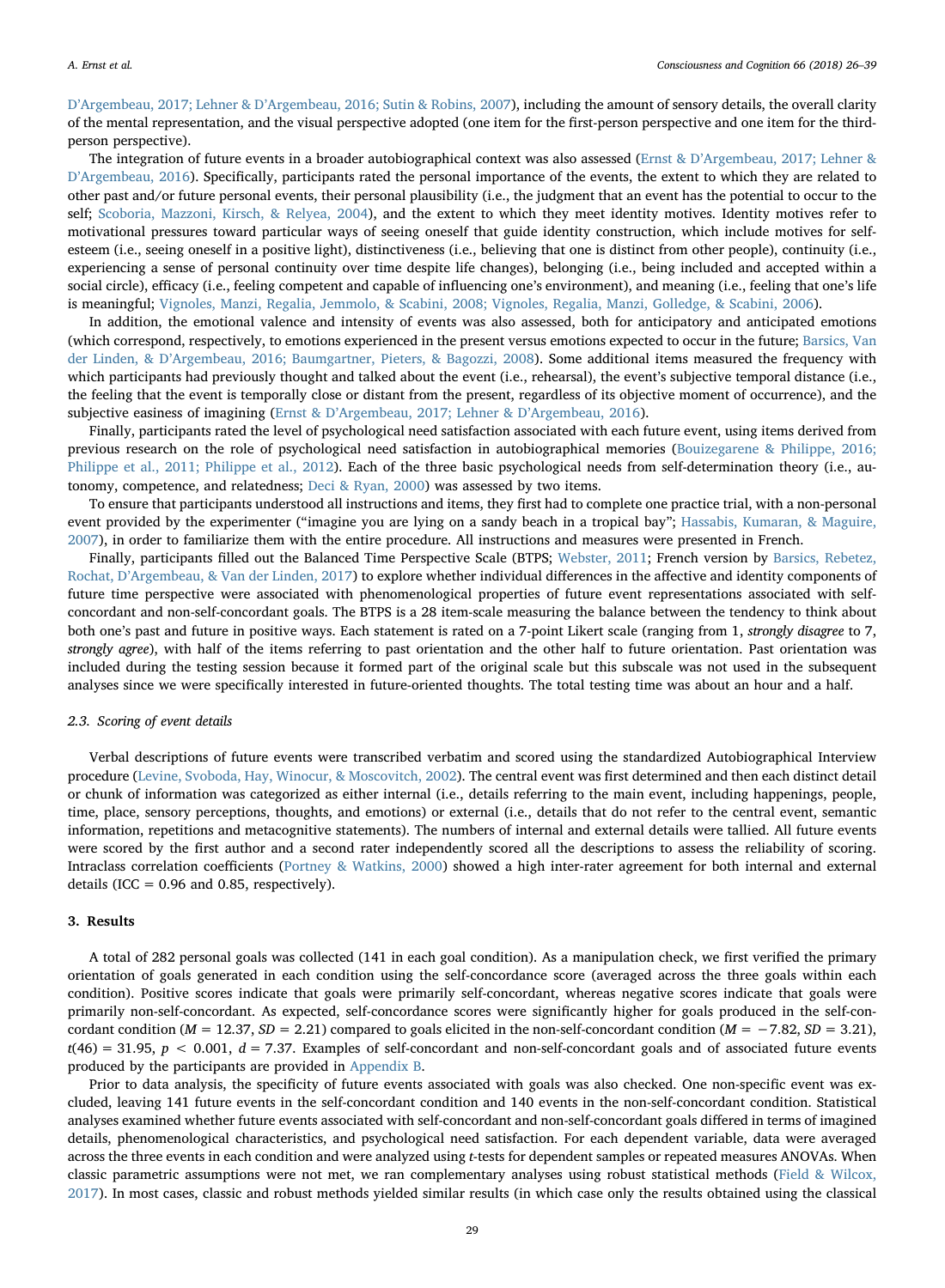#### <span id="page-4-0"></span>Table 1

Mean ratings (and standard deviations) of the phenomenological characteristics and event features of episodic future thoughts associated with selfconcordant and non-self-concordant goals.

|                                    | Self-concordant | Non-self-concordant | t(46) | $\boldsymbol{p}$       | d    |
|------------------------------------|-----------------|---------------------|-------|------------------------|------|
| Cognitive feelings                 |                 |                     |       |                        |      |
| Belief in occurrence               | 5.52(0.77)      | 4.84(1.17)          | 3.80  | $< 0.001$ <sup>*</sup> | 0.71 |
| Autonoetic experience              | 5.46 (0.82)     | 4.79 (1.12)         | 4.00  | < 0.001                | 0.68 |
| Sensory-perceptual characteristics |                 |                     |       |                        |      |
| Vividness                          | 4.87(0.87)      | 4.30(0.91)          | 4.28  | $< 0.001$ <sup>*</sup> | 0.64 |
| First-person perspective           | 5.63(1.42)      | 5.56 (1.34)         | 0.41  | 0.68                   | 0.05 |
| Third-person perspective           | 2.35(1.44)      | 2.28(1.38)          | 0.46  | 0.65                   | 0.06 |
| Autobiographical context           |                 |                     |       |                        |      |
| Personal importance                | 5.80(0.90)      | 3.99 (1.29)         | 7.13  | < 0.001                | 1.64 |
| Link with other personal events    | 3.91(1.48)      | 3.30 (1.39)         | 2.64  | $0.01$ <sup>*</sup>    | 0.43 |
| Personal plausibility              | 5.64(0.81)      | 5.56 (0.79)         | 0.49  | 0.62                   | 0.09 |
| <b>Identity</b> motives            |                 |                     |       |                        |      |
| - Self-esteem                      | 5.60(1.13)      | 3.86 (1.44)         | 6.68  | < 0.001                | 1.35 |
| - Distinctiveness                  | 3.93(1.69)      | 2.95 (1.44)         | 4.08  | < 0.001                | 0.62 |
| - Continuity                       | 5.23(1.15)      | 4.03(1.48)          | 4.30  | $< 0.001$ <sup>*</sup> | 0.90 |
| - Belonging                        | 4.87(1.51)      | 3.03(1.17)          | 6.93  | $< 0.001$ <sup>*</sup> | 1.36 |
| - Efficacy                         | 5.26(1.14)      | 3.37(1.46)          | 6.48  | $< 0.001$ <sup>*</sup> | 1.45 |
| - Meaning                          | 5.70(1.03)      | 3.41 (1.44)         | 9.89  | < 0.001                | 1.81 |
| Rehearsal                          | 3.74(1.45)      | 3.18 (1.37)         | 2.65  | $0.01*$                | 0.40 |
| Easiness of imagining              | 5.33(0.85)      | 4.77(0.81)          | 3.80  | < 0.001                | 0.67 |
| Subjective temporal distance       | 4.35(1.14)      | 4.26 (1.20)         | 0.36  | 0.72                   | 0.08 |

<span id="page-4-2"></span>\* Indicates differences that remained significant after applying a correction for multiple comparisons using the Benjamini-Hochberg procedure ([Benjamini & Hochberg, 1995\)](#page-12-17).

statistical model are reported, for the sake of conciseness). When the two statistical methods deviated, the robust model is reported (as recommended by [Field & Wilcox, 2017](#page-12-16)).

#### 3.1. Amount of event details

The amount of internal and external details verbally reported for future events was on average  $28.16$  ( $SD = 16.53$ ) and 12.28  $(SD = 9.77)$  for self-concordant goals, and 27.83  $(SD = 17.61)$  and 11.88  $(SD = 10.23)$  for non-self-concordant goals. A repeated measures ANOVA, with goal orientation (self-concordant, non-self-concordant) and type of details (internal, external) as withinsubjects factors, showed that the number of details did not significantly differ between the two goal orientations,  $F(1, 46) = 0.14$ ,  $p = 0.71$ ,  $\eta_p^2 = 0.003$ . There was a significant main effect of the type of details,  $F(1, 46) = 73.86$ ,  $p < 0.001$ ,  $\eta_p^2 = 0.62$ , showing that more internal than external details were produced. The goal orientation  $\times$  type of detail interaction was not significant,  $F(1)$ ,  $46) = 0.003, p = 0.96, \eta_p^2 = 0.001.$ 

#### 3.2. Phenomenological characteristics and event features

The mean ratings for the phenomenological characteristics of episodic future thoughts associated with self-concordant and nonself-concordant goals are shown in [Table 1](#page-4-0), along with the results of the corresponding paired t-tests.

First, we examined whether future events associated with the two goal orientations differed in terms of the cognitive feelings accompanying their mental simulation, in particular belief in occurrence and autonoetic experience. The two items measuring mental time travel and the sense of experiencing the event were averaged to form an index of autonoetic experience (Spearman-Brown coefficients = 0.84 and 0.86, respectively for future events associated with self-concordant goals and non-self-concordant goals). Consistent with our hypotheses, ratings of belief in occurrence and autonoetic experience were significantly higher for future events deriving from self-concordant goals ([Table 1\)](#page-4-0).

As expected, we also found that future events that were associated with self-concordant goals were better integrated with autobiographical knowledge. Indeed, these events were associated with higher scores for autobiographical context measures, including their personal importance<sup>[2](#page-4-1)</sup> and link(s) with other personal events. Furthermore, all identity motives (self-esteem, distinctiveness, continuity, belonging, efficacy and meaning) were rated as being met to a greater extent when imagining future events deriving from self-concordant than non-self-concordant goals. Nonetheless, the two types of future events received equivalent ratings for personal plausibility.

<span id="page-4-1"></span><sup>&</sup>lt;sup>2</sup> Although this finding may not seem surprising given that personal importance is one of the defining features of self-concordant goals, it should be noted that this difference refers to the importance of imagined future events and not the importance of goals per se. Future event representations may be imbued with personal significance when they are connected to higher-order self-concordant goals.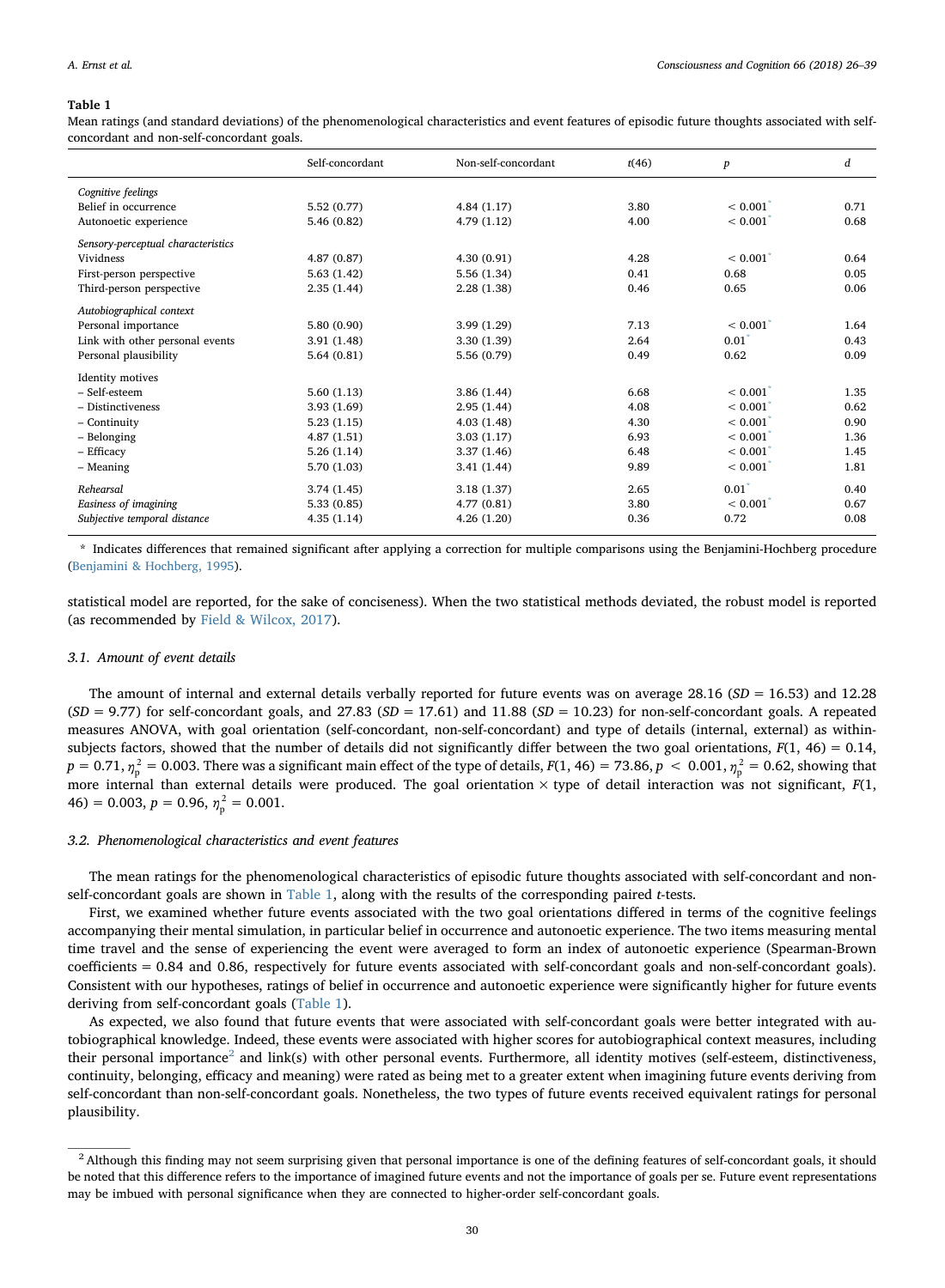<span id="page-5-0"></span>

Fig. 1. Mean ratings of emotional valence (A) and emotional intensity (B) as a function of the type of future-oriented emotions (anticipatory vs. anticipated) and the type of future events (self-concordant vs. non-self-concordant goals). Error bars show 95% confidence intervals for withinsubject designs (O'[Brien & Cousineau, 2014](#page-13-15)).

To examine the sensory-perceptual characteristics of episodic future thoughts, we computed a vividness index by averaging ratings of the sensory details and overall clarity of the mental representation (Spearman-Brown coefficients = 0.74 and 0.75, respectively for the self-concordant and non-self-concordant conditions). This index was significantly higher for future thoughts associated with self-concordant goals. On the other hand, the visual perspective of mental representations (first-person and thirdperson) did not significantly differ between the two types of events.

The emotional characteristics of episodic future thoughts was also examined by conducting repeated-measures ANOVAs on emotional valence and intensity ratings, with goal orientation (self-concordant, non-self-concordant) and the type of emotions (anticipatory, anticipated) as within-subjects factors (see [Fig. 1](#page-5-0) for mean ratings). Regarding emotional valence, we found a significant main effect of goal orientation,  $F(1, 46) = 153.10$ ,  $p < 0.001$ ,  $\eta_p^2 = 0.77$ , indicating that episodic future thoughts were associated with more positive emotions in the self-concordant than in the non-self-concordant condition. Anticipated emotions (i.e., emotions that are expected to be experienced in the future) were judged as more positive than anticipatory emotions (i.e., emotions that are currently experienced when imagining the future),  $F(1, 46) = 11.21$ ,  $p = 0.002$ ,  $\eta_p^2 = 0.20$ . Besides, there was a significant goal orientation  $\times$  type of future-oriented emotions interaction,  $F(1, 46) = 8.89$ ,  $p = 0.005$ ,  $\eta_p^2 = 0.16$ . Follow-up comparisons (paired t-tests) showed that in the self-concordant condition anticipated emotions were judged more positive than anticipatory emotions ( $p < 0.001$ ), whereas no difference was observed in the non-self-concordant condition ( $p = 0.85$ ). With regard to emotional intensity, we found a significant main effect of goal orientation,  $F(1, 46) = 30.57, p < 0.001, \eta_p^2 = 0.40$ , a main effect of type of future-oriented emotions,  $F(1, 46) = 119.41$ ,  $p < 0.001$ ,  $\eta_p^2 = 0.72$ , but no significant interaction,  $F(1, 46) = 0.60$ ,  $p = 0.44$ ,  $\eta_{\rm p}^2$  = 0.01. Episodic future thoughts were rated as emotionally more intense in the self-concordant condition than in the non-selfconcordant condition, and emotional intensity was also higher for anticipated than anticipatory emotions.

Finally, we examined whether additional event features differed between the two goal conditions, including the frequency of rehearsal, the difficulty to imagine events, and their temporal characteristics (objective and subjective temporal distance). Our results showed that future events associated with self-concordant goals were more frequently rehearsed and were easier to imagine than future events derived from non-self-concordant goals. The objective temporal distance of future events was calculated by counting the number of months between the date of the testing session and the estimated date of occurrence of events, which showed that future events were estimated as less distant in the non-self-concordant condition  $(M = 45.78, SD = 58.80)$  than in the self-concordant condition ( $M = 57.98$ ,  $SD = 40.10$ ; robust statistical test on the 20% trimmed means,  $M_{\text{diff}} = 21.5$ ,  $Y_t(28) = 3.30$ ,  $p = 0.003$ ). Interestingly, however, the two conditions did not differ in terms of the subjective temporal distance of imagined events (see [Table 1](#page-4-0)).

In summary, the previous analyses showed that events imagined in relation to self-concordant goals were associated with higher levels of belief in occurrence, autonoetic experience, and vividness, and were also better integrated in an autobiographical context. It is worth noting, however, that self-concordant events were rated as being more positive than non-self-concordant events. Given that previous studies have shown that characteristics of imagined future events such as their vividness and importance are influenced by their emotional valence (D'Argembeau et al., 2011; D'[Argembeau & Van Der Linden, 2004; de Vito, Neroni, Gamboz, Della Sala, &](#page-12-18) [Brandimonte, 2015; Rasmussen & Berntsen, 2013](#page-12-18)), it remains possible that (some of) the differences observed in the current study were due to the valence of produced events rather than their goal concordance per se. To examine this possibility, we conducted a series of regression analyses with each phenomenological characteristic that showed a significant difference in our previous analyses (see [Table 1](#page-4-0)) as outcome variable, and with both the type of goal (self-concordant vs. non-self-concordant) and the valence of the event (i.e., its anticipated emotional valence) as predictors. For these analyses, we fitted multilevel models (with events as level 1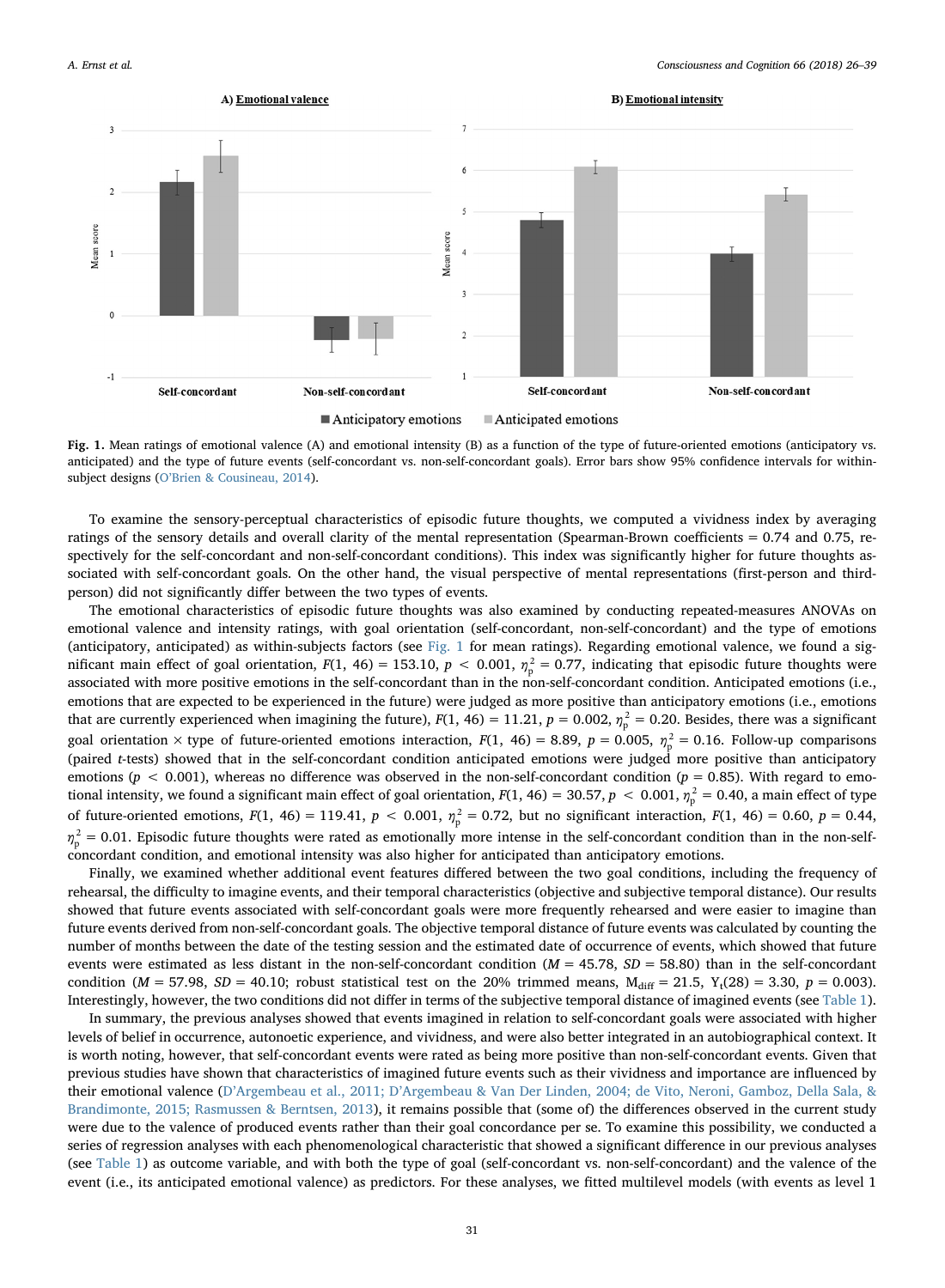#### <span id="page-6-0"></span>Table 2

Mean (and standard deviations) psychological need satisfaction scores of future events associated with self-concordant and non-self-concordant goals.

|             | Self-concordant | Non-self-concordant | t(46) |             | α    |
|-------------|-----------------|---------------------|-------|-------------|------|
| Autonomy    | 1.54(1.07)      | $-0.88(1.03)$       | 11.28 | ${}< 0.001$ | 2.29 |
| Competence  | 1.76(0.62)      | $-0.34(1.11)$       | 11.36 | ${}< 0.001$ | 2.33 |
| Relatedness | 1.65 (0.89)     | 0.32(0.98)          | 7.54  | ${}< 0.001$ | 1.41 |

<span id="page-6-1"></span>\* Indicates differences that remained significant after applying a correction for multiple comparisons using the Benjamini-Hochberg procedure ([Benjamini & Hochberg, 1995\)](#page-12-17).

units and participants as level 2 units) in order to take the hierarchical structure of the data into account ([Goldstein, 2011](#page-12-19)). These analyses showed that all event characteristics were significantly predicted by goal condition (self-concordant vs. non-self-concordant), even when the valence of events was taken into account (all  $ps < 0.05$ ), except for links with other events ( $p = 0.23$ ) and the identity motive of continuity  $(p = 0.11)$ . These additional analyses thus demonstrate that most of the observed differences between goal conditions were not simply due to the emotional valence of imagined events.

We also conducted additional analyses to examine whether differences in cognitive feelings between the two goal conditions can be accounted for by differences in the vividness of episodic future thoughts. Indeed, previous research has shown that cognitive feelings such as the sense of pre-experiencing the future is in part determined by the sensory-perceptual qualities of mental representations (D'[Argembeau & Van der Linden, 2012](#page-12-10)), so it remains possible that the differences in cognitive feelings observed in the present study are due to the higher vividness of self-concordant thoughts. To examine this issue, we conducted multilevel regression analyses with each cognitive feeling (i.e., autonoetic experience, belief in occurrence) as outcome variable, and with both the type of goal (self-concordant vs. non-self-concordant) and the vividness index as predictors. These analyses showed that both cognitive feelings were significantly predicted by goal condition, even when the vividness of mental representations was taken into account (all  $ps < 0.05$ ).

#### 3.3. Psychological need satisfaction

Future events associated with self-concordant goals were rated as fulfilling all three basic psychological needs (autonomy, competence, and relatedness) to a greater extent than future events associated with non-self-concordant goals (see [Table 2](#page-6-0)). In addition, the negative scores obtained for autonomy [95% CI:  $-1.18$ ,  $-0.57$ ] and competence [95% CI:  $-0.66$ ,  $-0.01$ ] in the nonself-concordant condition indicated that these future events were actually judged as slightly need thwarting for these two dimensions.

#### 3.4. Correlations between the phenomenological characteristics of episodic future thoughts and individual differences in time perspective

Finally, we conducted exploratory correlational analyses to examine whether the phenomenological properties of future event representations derived from self-concordant and non-self-concordant goals were associated with individual differences in future time perspective [\(Table 3\)](#page-7-0). We found a series of positive correlations between the BTPS (future subscale) and the phenomenological properties of episodic future thoughts, but only for events derived from self-concordant goals. In particular, our results showed that the more participants were oriented toward the future, the more their self-concordant future event representations were associated with belief in occurrence, autonoetic experience, personal importance, and meaning. In addition, participants' future orientation was also positively associated with the easiness of imagining events, as well as the emotional valence and intensity of anticipatory emotions.

## 4. Discussion

While recent studies have shown that personal goals play an important role in the construction, organization and phenomenology of episodic future thoughts, virtually nothing is known about whether and how the nature and quality of goals influence mental representations of associated future events. To examine this question, we compared the features of episodic future thoughts prompted by self-concordant (i.e., things that one wants to achieve) versus non-self-concordant (i.e., things that one has to achieve) goals. Our results demonstrate that goal self-concordance enhances the sense of "realness" of imagined events and modulates the affective qualities of episodic future thoughts. Furthermore, we found that psychological need satisfaction is a characteristic component of selfconcordant episodic future thoughts.

An important finding of this study is that phenomenological features that are at the crux of episodic future thinking—the feeling of "pre-experiencing" one's personal future—are modulated by goal self-concordance. More specifically, we found that future events derived from self-concordant goals were associated with a stronger belief in occurrence and a stronger impression of going into the future to pre-experience imagined scenarios (i.e., autonoetic experience). This stronger sense of "realness" attached to episodic future thoughts may stem from the integration of imagined events with autobiographical knowledge (e.g., with personal goals and general expectations about the self and one's life; Ernst & D'[Argembeau, 2017\)](#page-12-11). Indeed, future events that were associated with self-concordant goals were judged more important and more linked to other personal events, and were perceived as satisfying identity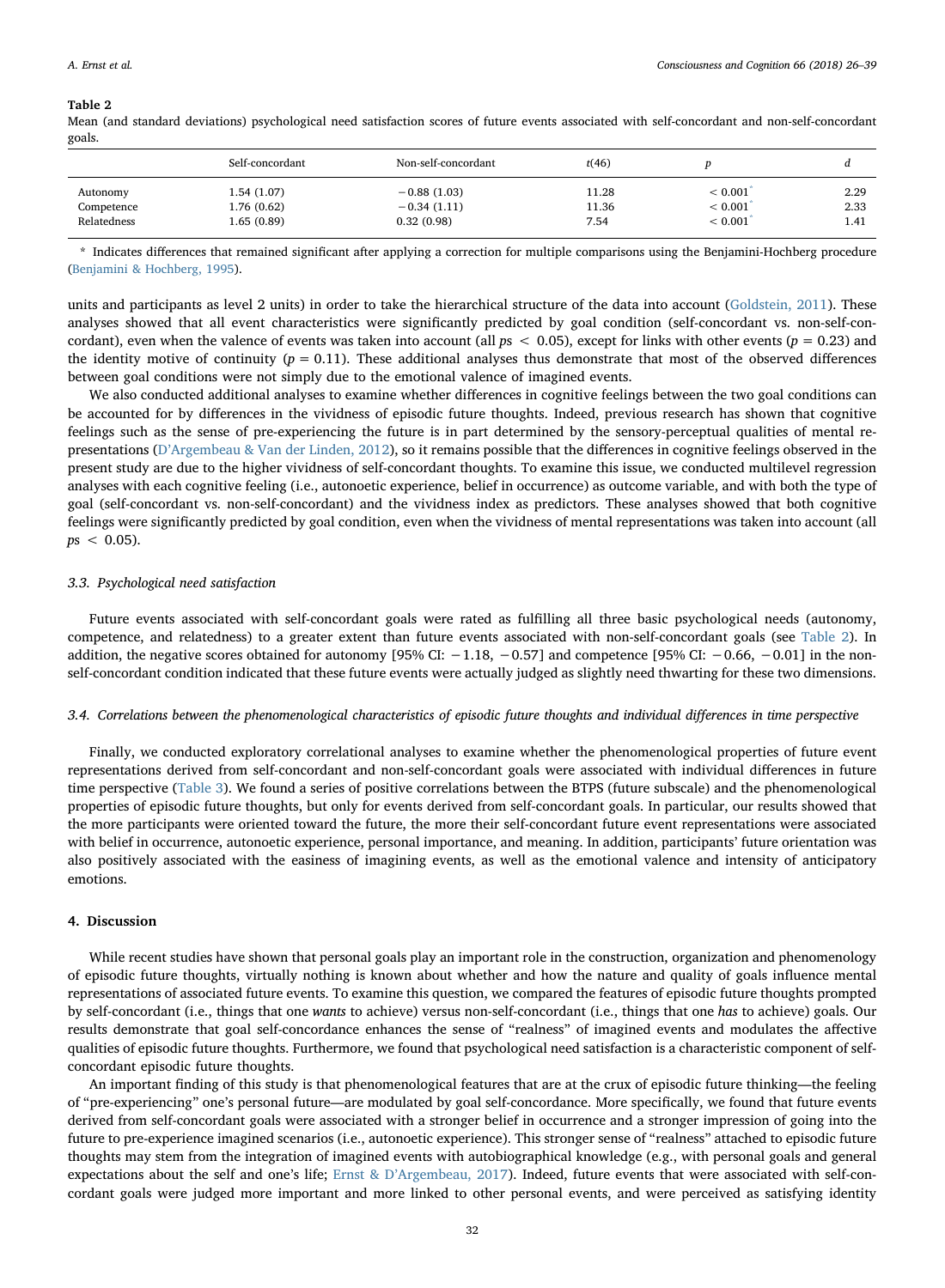## <span id="page-7-0"></span>Table 3

Correlations between the future subscale of the BTPS and the phenomenological properties of episodic future thoughts associated with self-concordant and non-self-concordant goals.

|                                    | BTPS - Future orientation |                        |                     |      |  |
|------------------------------------|---------------------------|------------------------|---------------------|------|--|
|                                    | Self-concordant           |                        | Non-self-concordant |      |  |
|                                    | r                         | $\boldsymbol{p}$       | r                   | p    |  |
| Cognitive feelings                 |                           |                        |                     |      |  |
| Belief in occurrence               | 0.46                      | $0.001$ <sup>*</sup>   | 0.15                | 0.32 |  |
| Autonoetic experience              | 0.45                      | 0.002                  | 0.05                | 0.74 |  |
| Sensory-perceptual characteristics |                           |                        |                     |      |  |
| Vividness index                    | 0.28                      | 0.06                   | 0.19                | 0.22 |  |
| First-person perspective           | 0.24                      | 0.86                   | 0.13                | 0.37 |  |
| Third-person perspective           | 0.08                      | 0.58                   | $-0.07$             | 0.63 |  |
| Autobiographical context           |                           |                        |                     |      |  |
| Personal importance                | 0.55                      | $< 0.001$ <sup>*</sup> | $-0.04$             | 0.79 |  |
| Link with other personal events    | 0.12                      | 0.43                   | $-0.05$             | 0.76 |  |
| Personal Plausibility              | 0.32                      | 0.03                   | $-0.03$             | 0.83 |  |
| Identity motives                   |                           |                        |                     |      |  |
| - Self-esteem                      | 0.29                      | 0.05                   | $-0.07$             | 0.63 |  |
| - Distinctiveness                  | 0.35                      | 0.02                   | 0.28                | 0.06 |  |
| - Continuity                       | 0.17                      | 0.25                   | $-0.12$             | 0.44 |  |
| - Belonging                        | 0.16                      | 0.29                   | $-0.04$             | 0.78 |  |
| - Efficacy                         | 0.28                      | 0.06                   | $-0.002$            | 0.99 |  |
| $-$ Meaning                        | 0.39                      | 0.008                  | $-0.07$             | 0.64 |  |
| Psychological need satisfaction    |                           |                        |                     |      |  |
| - Autonomy                         | 0.13                      | 0.38                   | 0.03                | 0.87 |  |
| - Competence                       | 0.04                      | 0.80                   | $-0.05$             | 0.72 |  |
| - Relatedness                      | 0.04                      | 0.77                   | $-0.08$             | 0.62 |  |
| <b>Emotional characteristics</b>   |                           |                        |                     |      |  |
| Emotional valence                  | 0.53                      | < 0.001                | $-0.08$             | 0.61 |  |
| - Anticipatory<br>- Anticipated    | 0.34                      | 0.21                   | $-0.12$             | 0.43 |  |
|                                    |                           |                        |                     |      |  |
| Emotional intensity                |                           |                        |                     |      |  |
| - Anticipatory                     | 0.37                      | 0.01                   | 0.13                | 0.39 |  |
| - Anticipated                      | 0.29                      | 0.05                   | 0.03                | 0.82 |  |
| Rehearsal                          | 0.32                      | 0.03                   | $-0.07$             | 0.64 |  |
| Easiness of imagining              | 0.49<br>$-0.2$            | $0.001$ <sup>*</sup>   | 0.28                | 0.06 |  |
| Subjective temporal distance       |                           | 0.19                   | $-0.17$             | 0.26 |  |

<span id="page-7-2"></span>\* Indicates differences that remained significant after applying a correction for multiple comparisons using the Benjamini-Hochberg procedure ([Benjamini & Hochberg, 1995\)](#page-12-17).

motives (for self-esteem, distinctiveness, belonging, efficacy, and meaning) to a greater extent than future events associated with non-self-concordant goals.<sup>[3](#page-7-1)</sup> This connection with autobiographical knowledge may contribute to the personal ownership of imagined events (i.e., the appropriation of the content of experience to one's self; [Klein, 2015\)](#page-13-16), such that the represented content is subjectively perceived as referring to something happening in one's personal future (D'[Argembeau, 2016](#page-12-4)). The sense of realness of imagined events may in turn increase motivation and guide actions to attain desired future states and avoid undesired ones, thereby contributing to the pragmatic aspects of prospection [\(Baumeister et al., 2016\)](#page-11-0). In particular, goal self-concordance may increase the subjective value of imagined events, which may foster self-control and ultimately promote goal achievement [\(Berkman, Livingston, &](#page-12-20) [Kahn, 2017](#page-12-20)).

While goal self-concordance enhanced the feeling of pre-experiencing the future, it had little impact on the level of detail of imagined scenarios: future events associated with self-concordant and non-self-concordant goals included similar amounts of internal and external details. On the other hand, the subjective vividness of mental representations was higher for self-concordant events. Importantly, however, the influence of goal condition on cognitive feelings remained significant when controlling for differences in vividness. These findings indicate that the sense of realness of imagined events and the richness of mental representations are

<span id="page-7-1"></span><sup>&</sup>lt;sup>3</sup> Interestingly, however, the personal plausibility of imagined events (i.e., the judgment that an event has the potential to occur to the self; [Scoboria et al., 2004\)](#page-13-10) did not differ between the self-concordant and non-self-concordant goal conditions, with both types of future events being judged as plausible. This finding supports the view that, although personal plausibility is typically an important determinant of belief in occurrence, the estimation that an event has the potential to occur to the self (personal plausibility) and the subjective feeling that this event will actually happen in the future (belief in occurrence) are not entirely superimposable and can be dissociated under some circumstances (Ernst & D'[Argembeau,](#page-12-11) [2017](#page-12-11)).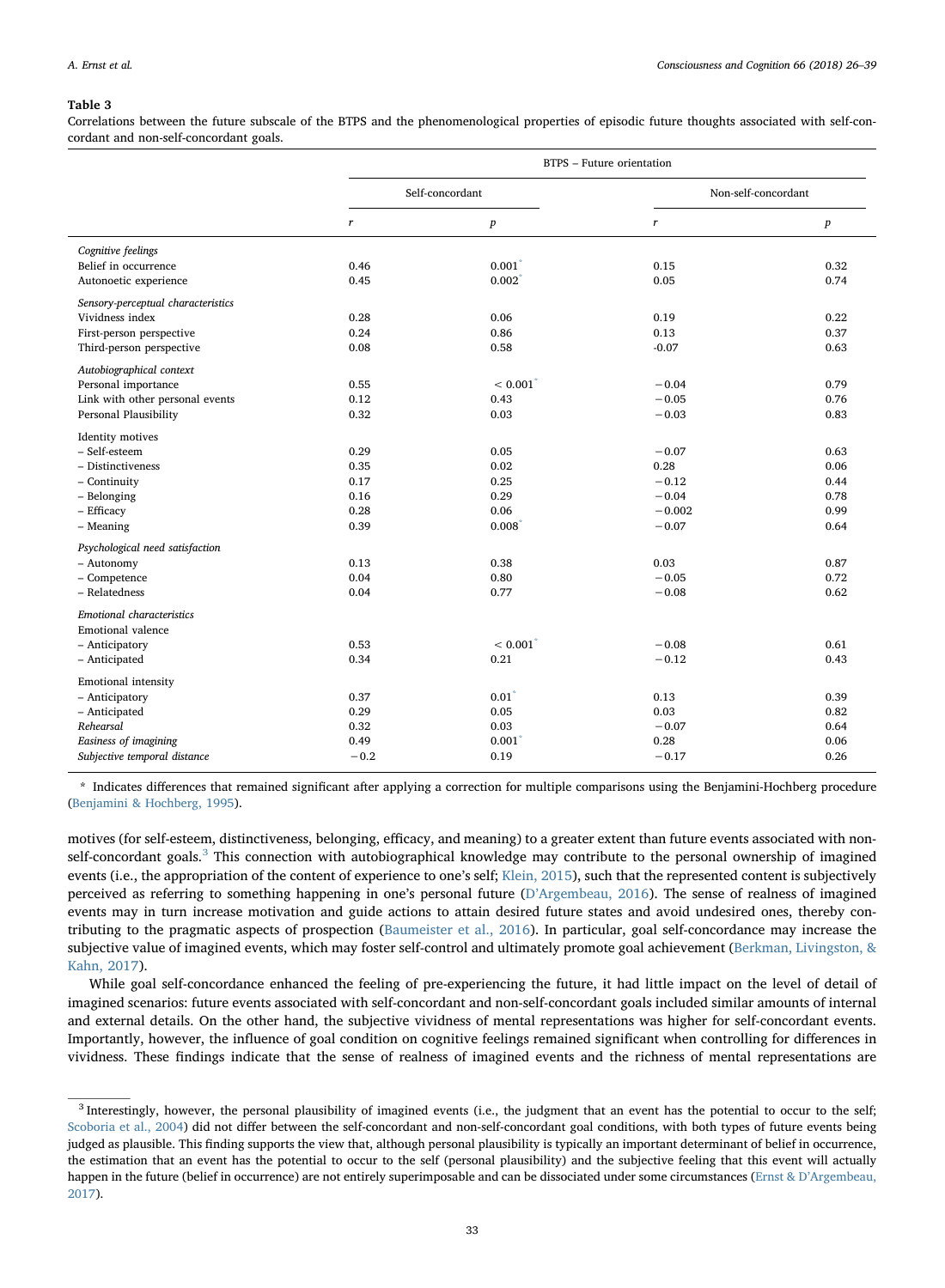dissociable dimensions that can be differently influenced by experimental manipulations.<sup>[4](#page-8-0)</sup> More generally, these results are consistent with the idea that scene or scenario construction [\(Cheng, Werning, & Suddendorf, 2016; Hassabis & Maguire, 2009](#page-12-21)) is a necessary but insufficient component of episodic future thinking; imagined events further have to be integrated with autobiographical knowledge, which contextualizes mental simulations in the individual's personal life (Conway, Justice, & D'[Argembeau, in press; D](#page-12-22)'Argembeau, [2015\)](#page-12-22).

Interestingly, our manipulation of goal self-concordance influenced the emotional qualities of episodic future thoughts: future thoughts derived from self-concordant goals were more positive and emotionally intense than future thoughts derived from non-selfconcordant goals. This modulation of affective states associated with mental simulations of the future may have important implications for goal pursuit (Boyer, 2008; D'[Argembeau & Van der Linden, 2007; Miloyan & Suddendorf, 2015](#page-12-23)). Emotions signal goalrelevant information [\(Ellsworth & Scherer, 2003\)](#page-12-24) and guide decisions towards desired outcomes and away from undesired ones ([Bechara & Damasio, 2005](#page-12-25)). Thus, the experience of more intense and positive emotions when imagining self-concordant future events may serve to guide and energize behavior in pursuing desired goal states. In the present study, goal self-concordance influenced both anticipated and anticipatory emotions, but the emotional intensity and positivity of self-concordant thoughts was higher for anticipated than anticipatory emotions. This finding dovetails with the conclusion that the affective features of self-concordant future thoughts may serve to motivate and guide goal pursuit, insofar as anticipated emotions may impact behavior and judgment to a greater extent than anticipatory emotions [\(DeWall, Baumeister, Chester, & Bushman, 2016](#page-12-26)). Although the present study does not speak directly to this issue, we note that these anticipated emotions may not necessarily be accurate (in the sense that they may not correspond to the emotional responses that would actually be experienced in the future). Indeed, people tend to display systematic biases in predicting their affective states, and notably often overestimate the emotional impact of future events [\(Gilbert & Wilson,](#page-12-27) [2007\)](#page-12-27). While such biases can sometimes have negative consequences (e.g., leading to poor decisions), they may confer motivational benefits [\(Levine, Lench, Karnaze, & Carlson, 2018; Miloyan & Suddendorf, 2015](#page-13-17)).

A number of other features of episodic future thoughts were also influenced by goal self-concordance. Consistent with previous studies (Cole & Berntsen, 2016; D'[Argembeau & Mathy, 2011; Jeunehomme & D](#page-12-3)'Argembeau, 2017), we found that future events deriving from self-concordant goals were easier to imagine and had been previously thought/talked about to a greater extent than future events associated with non-self-concordant goals. Furthermore, while the temporal location of imagined events was objectively more distant in the self-concordant condition, subjective temporal distance was similar for the two types of events. Subjectively reducing the temporal distance of future events that are associated with self-concordant goals may enhance goal pursuit motivation, by giving the impression that goal achievement is close ([Peetz, Wilson, & Strahan, 2009\)](#page-13-18).

The second aim of this study was to examine psychological need satisfaction within episodic future thoughts. Extending previous research on need satisfaction in autobiographical memories ([Milyavskaya, Philippe, & Koestner, 2013; Philippe et al., 2011, 2012](#page-13-19)), we found that need satisfaction was represented within episodic future thoughts and depended on the self-concordance of imagined events: while future events associated with self-concordant goals fulfilled all three basic psychological needs (autonomy, competence and relatedness), future events deriving from non-self-concordant goals were perceived as thwarting the need for autonomy and competence. This result is consistent with self-determination theory ([Ryan & Deci, 2000\)](#page-13-20), which holds that actions pursed for autonomous reasons generally contribute to need satisfaction, whereas those pursued for controlled reasons have a negative impact on need satisfaction. We also note that in this study episodic future thoughts were assessed in isolation of each other, but goal-relevant events may in fact be represented in networks of episodic future thoughts (Demblon & D'[Argembeau, 2016, 2017;](#page-12-8) see [Philippe et al.,](#page-13-21) [2012](#page-13-21) for a study on the role of memory networks in need satisfaction and well-being).

A final question addressed in this study was whether individual differences in the affective and identity components of future time perspective were related to the representation of self-concordant and non-self-concordant future events. Previous research has shown that future time perspective influences emotion regulation ([Barsics et al., 2017](#page-11-3)) and predicts the intensity of autonoetic experience when imagining future events ([Arnold, McDermott, & Szpunar, 2011\)](#page-11-5). Here we found that individual differences in future time perspective were related to multiple qualitative features of episodic future thoughts, but only when imagined events were derived from self-concordant goals. Specifically, the general tendency to think positively about the future was associated with episodic future thoughts that were easier to imagine and that involved higher belief in occurrence, autonoetic experience, personal importance and meaning, and more positive and intense anticipatory emotions. Previous research has established that the motivational force of future time perspective stems from the capacity to anticipate distant events and to ascribe value to future goals (for a recent review see [Andre, Van Vianen, Peetsma, & Oort, 2018](#page-11-6)). Although this issue remains to be investigated in detail, our results suggest that the motivational impact of future time perspective may be particularly important when pursuing self-concordant goals. Future studies should further investigate this issue, by examining for instance the impact of future time perspective on quantitative (i.e., amount of energy, effort, or persistence) and qualitative (i.e., types of engagement) dimensions of goal pursuit ([de Bilde, Vansteenkiste, & Lens,](#page-12-28) [2011; Simons, Vansteenkiste, Lens, & Lacante, 2004\)](#page-12-28).

<span id="page-8-0"></span><sup>&</sup>lt;sup>4</sup> Our manipulation of goal self-concordance may have influenced other features of episodic future thoughts that were not measured here, such as the familiarity of imagined elements (e.g., people). Previous studies have shown that the familiarity of imagined elements modulates the sensoryperceptual characteristics of episodic future thoughts, which in turn contribute to the sense of pre-experiencing the events (D'[Argembeau & Van der](#page-12-29) [Linden, 2012](#page-12-29)). Thus, it remains possible that the two kinds of events investigated in the present study differed in familiarity, which could in part account for the observed differences in the vividness of episodic future thoughts. However, as noted above, our results showed that the influence of goal condition on cognitive feelings remained significant when controlling for differences in vividness. Thus, it is unlikely that the higher sense of "realness" of self-concordant thoughts can be simply explained by differences in the familiarity of imagined components.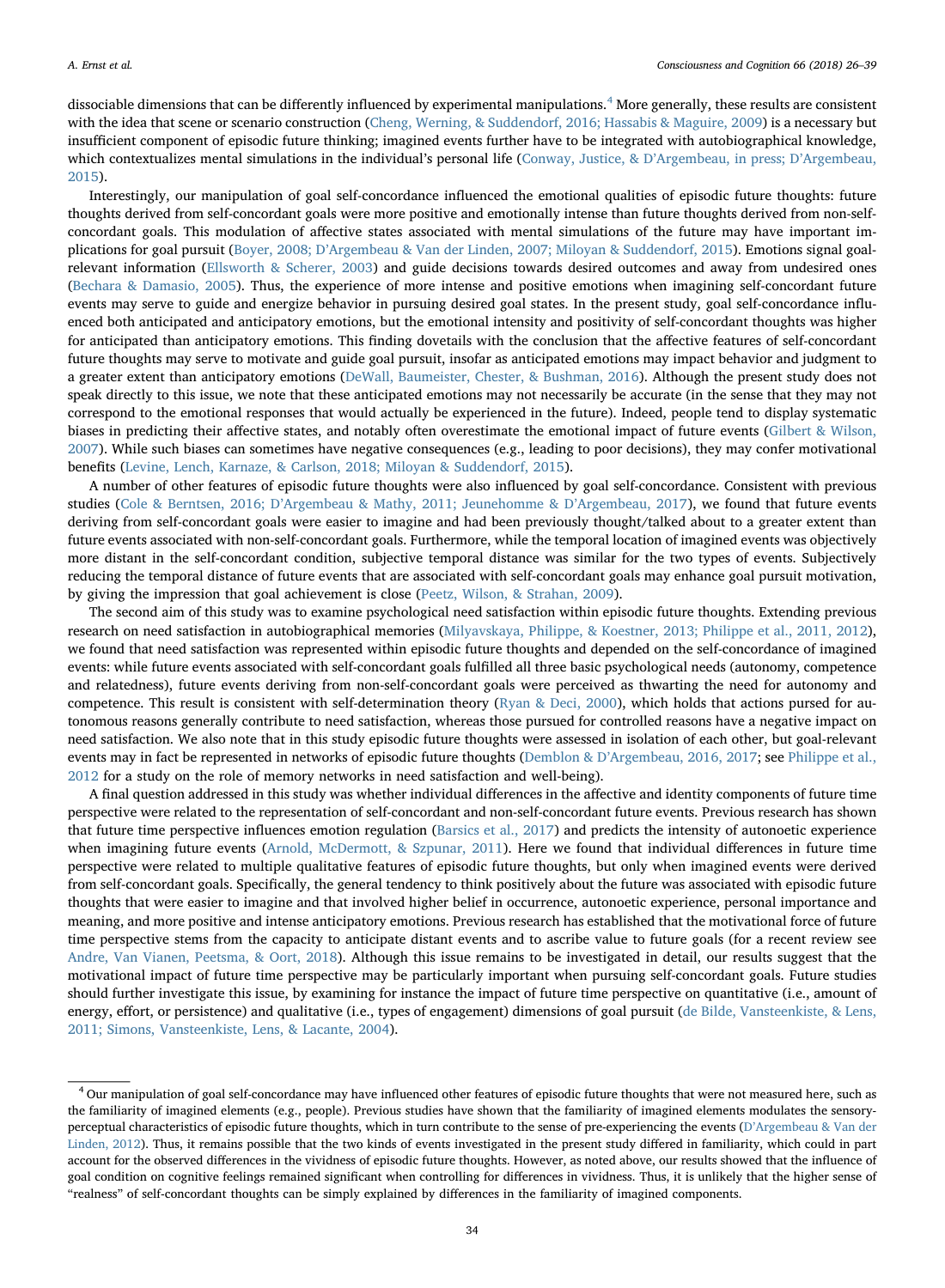In conclusion, the present study refines our understanding of the role of goal processing in episodic future thought by showing that all personal goals are not equal. Future event representations related to goals that one wants to achieve have a privileged status regarding phenomenological dimensions lying at the heart of episodic future thought. Our findings thus provide empirical support to the view that prospection is fundamentally pragmatic and serves to guide actions to bring about desired future states ([Baumeister](#page-11-0) [et al., 2016\)](#page-11-0). As such, this study may pave the way for future research aiming to better understand the adaptive function of episodic future thought in goal pursuit. For example, it would be important to investigate whether mental representations of self-concordant events predict the actual happening of envisioned future situations (see [Spreng & Levine, 2013,](#page-13-22) for evidence that most episodic future thoughts refer to events that eventually occur), which could be mediated by motivational factors. Another question that deserves further study is whether goal self-concordance has a similar influence on future event representations that correspond to process simulations (i.e., steps to take toward goal achievement) versus outcome simulations (i.e., goal attainment). This is an important question as previous studies have shown that merely focusing and fantasizing on desired outcomes without considering potential obstacles can have negative consequences for goal attainment [\(Oettingen & Cachia, 2016; Oettingen & Reininger, 2016](#page-13-23)). Finally, another critical issue would be to examine whether one can enhance the goal self-concordance of imagined future events, for instance by elaborating on the integration of these events with autobiographical knowledge. This would complete the array of cognitive techniques used to promote goal self-concordance (e.g., reflecting on the intrinsic values, sense of ownership or affective values of goals; [Job & Brandstätter, 2009; Lekes, Hope, Gouveia, Koestner, & Philippe, 2012; Sheldon, Kasser, Smith, & Share, 2002\)](#page-13-24). Examining the relative influence of techniques that tap into different levels of representations (e.g., abstracted goals versus specific future event representations) may further our understanding of the complex interactions between motivation, goals, event representations, and the self [\(Dweck, 2017](#page-12-9)). Studies along this line may also benefit applied research in domains where goal selfconcordance is a major determinant of goal success and well-being, such as education [\(Gaudreau, 2012; Vasalampi, Salmela-Aro, &](#page-12-30) [Nurmi, 2009\)](#page-12-30), work [\(Bono & Judge, 2003; Judge, Erez, Bono, & Locke, 2005](#page-12-31)), and psychotherapeutic interventions [\(Michalak &](#page-13-25) [Holtforth, 2006; Michalak, Püschel, Joormann, & Schulte, 2006\)](#page-13-25).

### Acknowledgements

A. E is a Marie Curie COFUND postdoctoral fellow supported by a research grant from the European Union and the University of Liege, Belgium. A. D is Senior Research Associate of the Fonds de la Recherche Scientifique (F.R.S.-FNRS), Belgium. We thank Nadia Waxin for her help with data collection.

## <span id="page-9-0"></span>Appendix A. Rating scales used to assess the phenomenological characteristics of episodic future thoughts associated with self-concordant and non-self-concordant goals

Items were administered in French (the English translation of each item is indicated in square brackets).

#### Belief in occurrence

1. En imaginant cet événement, j'ai le sentiment qu'il va réellement avoir lieu (1 = pas du tout, 7 = très fortement)

[While imagining this event, I feel that it will actually occur  $(1 = not at all, 7 = very strongly)]$ 

#### Autonoetic experience

2. En imaginant cet événement, j'ai le sentiment de vivre l'événement comme si j'y étais ( $1 = pas du tout, 7 = très fortement)$ ) [While imagining this event, I feel that I am experiencing the situation, as if I was there  $(1 = not at all, 7 = very strongly)]$ 

3. En imaginant cet événement, j'ai l'impression d'aller dans le futur et de me trouver au moment où cet événement se produira  $(1 = pas du tout, 7 = très fortement)$ 

[While imagining this event, I feel that I travel forward in time and that I am right at the moment when this event will happen  $(1 = not at all, 7 = absolutely)]$ 

### Overall clarity

4. Ma représentation de cet événement est claire/détaillée :  $(1 = pas du tout claire, 7 = extremement claire)$ [My representation of this event is clear/detailed:  $(1 = not at all clear, 7 = extremely clear)$ ]

## Sensory details

5. Ma représentation de cet événement comporte des détails sensoriels (je peux voir, entendre ou percevoir ce qui va se passer)  $(1 = pas du tout, 7 = énormément)$ 

[My representation of this event contains sensory details (I can see, hear or perceive what will happen) ( $1 = not at all, 7 = a lot$ )] First-person perspective

6. Lorsque j'imagine cet événement, je le vois à travers mes propres yeux : ( $1 = pas du tout, 7 = complètement$ ) [While imagining this event, I see it through my own eyes.  $(1 = not at all, 7 = completely)$ ]

## Third-person perspective

7. Lorsque j'imagine cet événement, je le vois comme un observateur extérieur :  $(1 = pas du tout, 7 = complètement)$ 

[While imagining this event, I see it as if I was an external observer  $(1 = not at all, 7 = completely)$ ]

### Personal importance

8. Cet événement est un moment important pour moi, par rapport à mes buts, mes valeurs, etc. ( $1 = pas du$  tout important,  $7 = tr\grave{e}s$ important)

[This event is important to me, in relation to my goals, my values, etc.  $(1 = not at all important, 7 = very important)$ ] Link with other personal events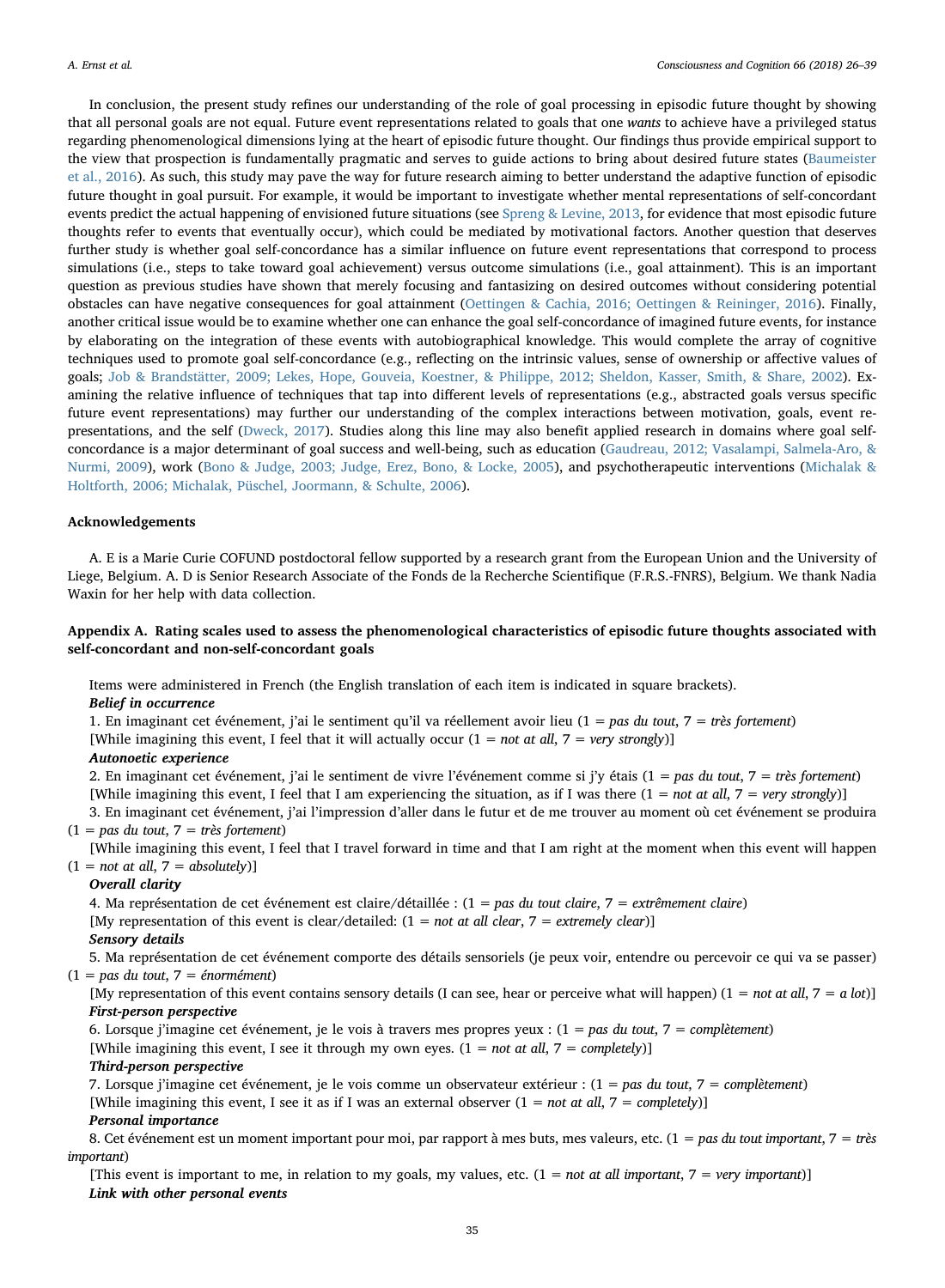9. Lorsque j'ai imaginé cet événement, j'ai également pensé à d'autres événements (des évènements que j'ai vécus dans le passé ou d'autres événements que je pourrais vivre dans l'avenir) ( $1 = pas du tout, 7 = très$  fortement)

[As I imagined this event, I also thought about other events (some events that I experienced in the past or other events that I might experience in the future).  $(1 = not at all, 7 = very strongly)]$ 

## Personal plausibility

10. Dans quelle mesure est-il plausible que vous, personnellement, serez amené à vivre cet événement ? ( $1 = pas du tout plausible$ , 7 = très plausible)

[How plausible is it that you, personally, would experience this event?  $(1 = not at all plausible, 7 = extremely plausible)$ ] Identity motives

11. Dans quelle mesure cet événement vous donne un sentiment:

- De continuité entre votre vie passée, présente et future ? ( $1 = pas du tout, 7 = énormément$ )
- D'estime de vous-même ? ( $1 = pas du tout, 7 = énormément$ )
- D'être différent(e) des autres personnes ? ( $1 = pas du tout, 7 = énormément$ )
- De donner un sens à votre vie ? ( $1 = pas du tout, 7 = énormément$ )
- De vous sentir efficace et compétent(e) dans ce que vous faites ? (1 = pas du tout, 7 = énormément)
- De vous sentir proche des autres ? ( $1 = pas du tout$ ,  $7 = énormément$ )

[To what extent does this event give you a sense:

- Of continuity between past, present and future in your life?  $(1 = not at all, 7 = a lot)$
- Of self-esteem?  $(1 = not at all, 7 = a lot)$
- Of being distinct from other people?  $(1 = not at all, 7 = a lot)$
- Of meaning in your life?  $(1 = not at all, 7 = a lot)$
- Of competence and efficacy?  $(1 = not at all, 7 = a lot)$
- Of feeling close to other people?  $(1 = not at all, 7 = a lot)$ ]

#### Psychological need satisfaction – Autonomy

12. Dans cet événement futur, je me sens libre d'agir et de penser comme je le veux. (−3 = pas du tout d'accord, 0 = ni en accord, ni en désaccord/non applicable,  $+3 =$  tout à fait d'accord)

[In this future event, I feel free to do things and to think how I want. (−3 = strongly disagree, 0= do not agree nor disagree/not applicable,  $+3 =$  strongly agree)]

13. Dans cet événement futur, je me sens obligé(e) de faire ou de penser certaines choses. (−3 = pas du tout d'accord, 0= ni en accord, ni en désaccord/non applicable,  $+3 =$  tout à fait d'accord)

[In this future event, I feel obliged to do things or think some things. (−3 = strongly disagree, 0= do not agree nor disagree/not applicable,  $+3 =$  strongly agree)]

## Psychological need satisfaction – Competence

14. Dans cet événement futur, je me sens confiant(e) de moi-même. (−3 = pas du tout d'accord,0= ni en accord, ni en désaccord/ non applicable,  $+3 =$  tout à fait d'accord)

[In this future event, I feel self-confident. (−3 = strongly disagree, 0= do not agree nor disagree/not applicable, +3 = strongly agree)]

15. Dans cet événement futur, je me sens compétent(e) ou à la hauteur. (−3 = pas du tout d'accord, 0= ni en accord, ni en désaccord/non applicable,  $+3 =$  tout à fait d'accord)

[In this future event, I feel skillful or capable.  $(-3 =$  strongly disagree,  $0 =$  do not agree nor disagree/not applicable,  $+3 =$  strongly agree)]

#### Psychological need satisfaction – Relatedness

16. Dans cet événement futur, je me sens lié(e) à une ou plusieurs personnes. (−3 = pas du tout d'accord, 0= ni en accord, ni en désaccord/non applicable,  $+3 =$  tout à fait d'accord)

[In this future event, I feel connected to one or more people.  $(-3 = strongly disagree, 0 = do not agree nor disagree/not applicable,$  $+3 =$  strongly agree)]

17. Dans cet événement futur, je me sens apprécié(e) ou aimé(e) par une ou plusieurs personnes. (−3 = pas du tout d'accord,  $0 = ni$  en accord, ni en désaccord/non applicable,  $+3 =$  tout à fait d'accord)

[In this future event, I feel appreciated or loved by one or more people. (−3 = strongly disagree,0= do not agree nor disagree/not applicable,  $+3 =$  strongly agree)]

### Emotional valence

18. L'émotion ressentie au moment où j'ai imaginé cet événement (c'est-à-dire à l'instant, lorsque vous l'avez l'évoqué) est :  $(-3 = tr\grave{e}s$  négative,  $0 = pas$  d'émotion,  $+3 = tr\grave{e}s$  positive)

[The emotion I feel while imagining this event (that is, right now, when you have evoked it) is:  $(-3 = \text{very negative}, 0 = \text{no})$  $emotion, +3 = very positive$ ]

19. Si cet événement se produisait, j'aurais une émotion (émotion attendue) : (−3 = très négative, 0 = pas d'émotion, +3 = très positive)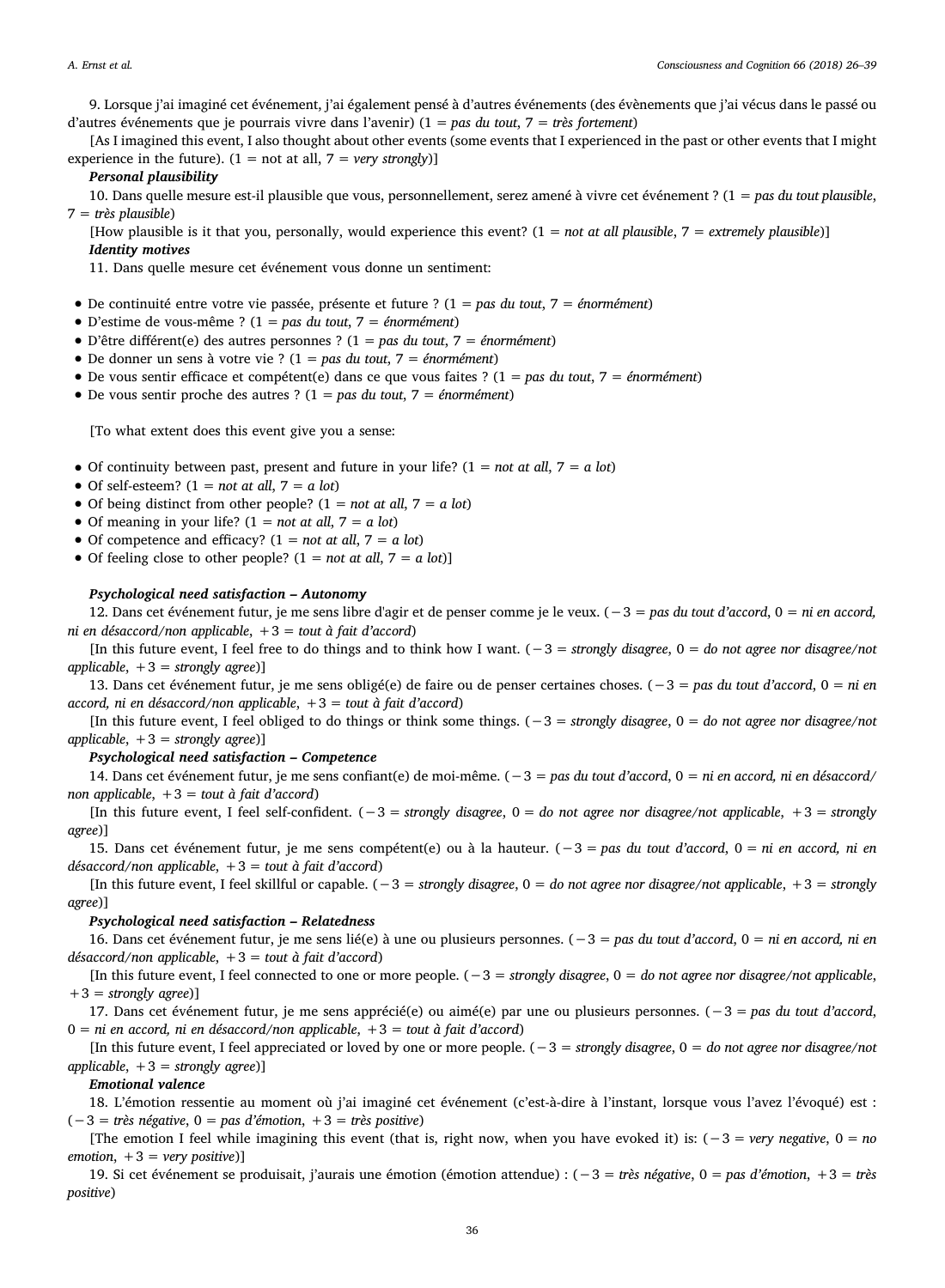[If this event happens, my emotion would be (anticipated emotion):  $(-3 = v \text{ery negative}, 0 = \text{no emotion}, +3 = v \text{ery positive})$ ] Emotional intensity

20. L'émotion ressentie au moment où j'ai imaginé cet événement (c'est-à-dire à l'instant, lorsque vous l'avez l'évoqué) est :  $(1 = pas du tout intense, 7 = très intense)$ 

[The emotion I feel while imagining this event (that is, right now, when you have evoked it) is:  $(1 = not at all intense, 7 = very$ intense)]

21. Si cet événement se produisait, j'aurais une émotion (émotion attendue): (1 = pas du tout intense, 7 = très intense) [If this event happens, my emotion would be (anticipated emotion):  $(1 = not at all intense, 7 = very intense)$ ]

Rehearsal

22. Avant de l'évoquer aujourd'hui, j'ai déjà pensé ou parlé de cet événement ( $1 =$  jamais,  $7 =$  très souvent)

[Before evoking it today, I already thought or talked about this event  $(1 = never, 7 = very often)$ ]

## Easiness of imagining

23. Imaginer cet événement était :  $(1 = tr\`es \tdiff\`elle, 7 = tr\`es \tfacile)$ 

[Imagining this events was:  $(1 = very \t difficult, 7 = very \t easy)$ ]

## Subjective temporal distance

24. Les événements que nous imaginons peuvent nous sembler plus ou moins proches dans le temps (comme s'ils allaient se produire bientôt ou au contraire dans longtemps), indépendamment du moment où ils vont se produire. Quel est votre sentiment subjectif de proximité par rapport à cet événement ? ( $1 = tr$ ès proche,  $7 = tr$ ès éloigné)

[Sometimes events that we imagine feel more or less close in time (as if they will happen soon or, on the contrary, in a long time), regardless of when events will actually happen. How close does the event feel to you? (1 = very close, 7 = very distant)]

## <span id="page-11-4"></span>Appendix B. Examples of self-concordant and non-self-concordant goals and associated future events

## Self-concordant goals

- Travelling, visiting every continent
	- Associated future event: Discovery of Vietnamese cooking during a cooking lesson
- Being able to play Chopin'<sup>s</sup> "Grande Valse Brillante" at the piano Associated future event: A meeting with my former piano professor
- Having children
- Associated future event: The appointment with the gynecologist to confirm that I am pregnant
- Becoming a veterinarian in a national park in the Amazon rainforest Associated future event: Diving in the Amazon
- Starting running again Associated future event: The first time I redo the easiest running route

## Non-self-concordant goals

- Staying in touch with my Portuguese family Associated future event: Going to D.'s wedding
- Getting a secure job Associated future event: The job interview
- Finishing university studies
- Associated future event: The graduation ceremony
- Improving my English skills
- Associated future event: My PhD defense in the United States
- Overcoming my phobia of fire Associated future event: The first open fire of the winter

## References

<span id="page-11-6"></span>Andre, L., van Vianen, A. E., Peetsma, T. T., & Oort, F. J. (2018). Motivational power of future time perspective: Meta-analyses in education, work, and health. PloS One, 13(1), e0190492. [https://doi.org/10.1371/journal.pone.0190492.](https://doi.org/10.1371/journal.pone.0190492)

<span id="page-11-5"></span>Arnold, K. M., McDermott, K. B., & Szpunar, K. K. (2011). Individual differences in time perspective predict autonoetic experience. Consciousness and Cognition, 20(3), 712–719. <https://doi.org/10.1016/j.concog.2011.03.006>.

<span id="page-11-1"></span>Atance, C. M., & O'Neill, D. K. (2001). Episodic future thinking. Trends in cognitive sciences, 5(12), 533–539. [https://doi.org/10.1016/S1364-6613\(00\)01804-0](https://doi.org/10.1016/S1364-6613(00)01804-0).

<span id="page-11-3"></span>Barsics, C., Rebetez, M. M. L., Rochat, L., D'Argembeau, A., & Van der Linden, M. (2017). A French version of the balanced time perspective scale: factor structure and relation to cognitive reappraisal. Canadian Journal of Behavioural Science, 49(1), 51–57. <https://doi.org/10.1037/cbs0000065>.

<span id="page-11-2"></span>Barsics, C., Van der Linden, M., & D'Argembeau, A. (2016). Frequency, characteristics, and perceived functions of emotional future thinking in daily life. The Quarterly Journal of Experimental Psychology, 69(2), 217–233. [https://doi.org/10.1080/17470218.2015.1051560.](https://doi.org/10.1080/17470218.2015.1051560)

<span id="page-11-0"></span>Baumeister, R. F., Vohs, K. D., & Oettingen, G. (2016). Pragmatic prospection: how and why people think about the future. Review of General Psychology, 20(1), 3-16. <https://doi.org/10.1037/gpr0000060>.

Baumgartner, H., Pieters, R., & Bagozzi, R. P. (2008). Future-oriented emotions: Conceptualization and behavioral effects. European Journal of Social Psychology, 38,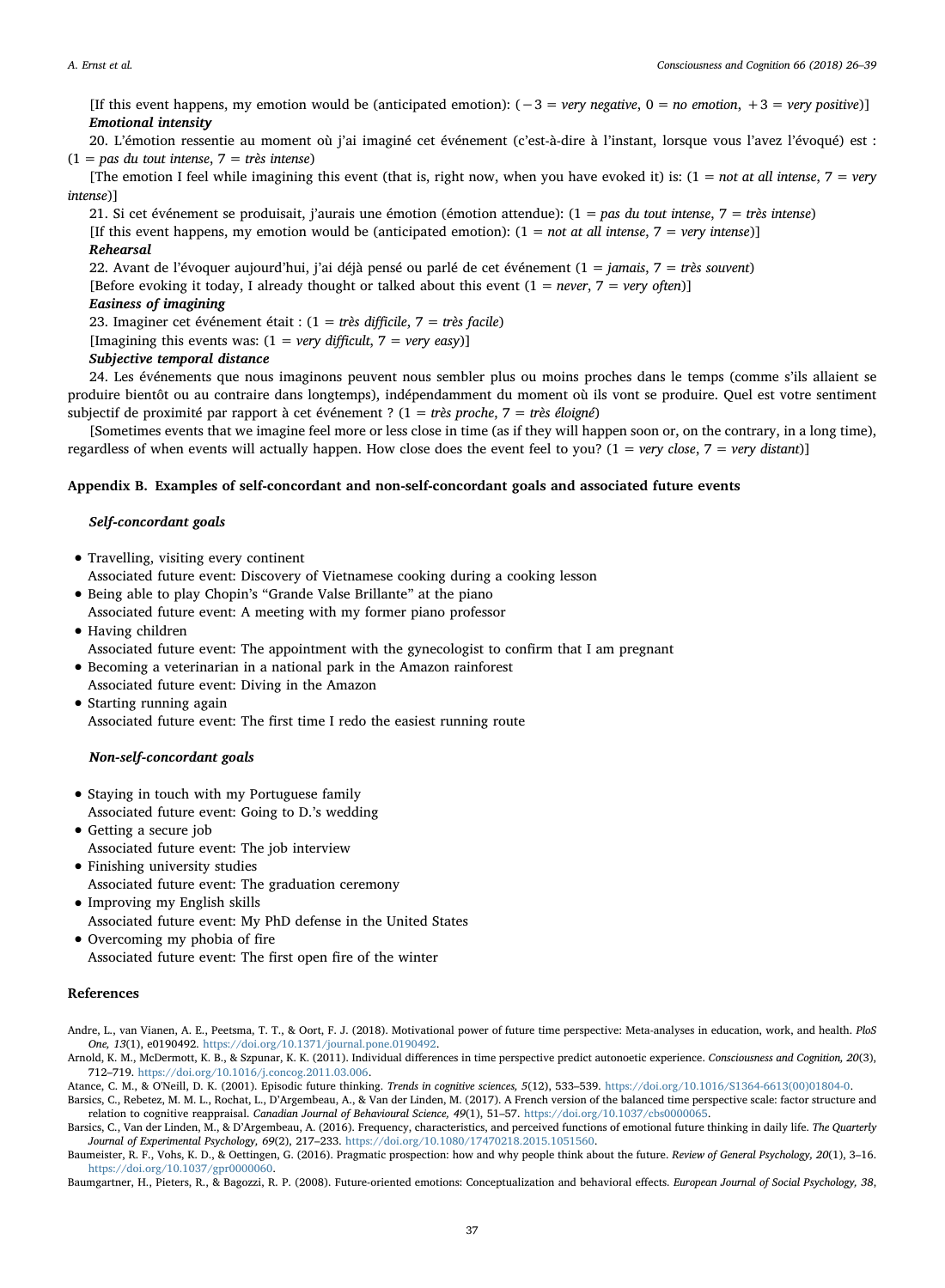685–696. <https://doi.org/10.1002/ejsp.467>.

- <span id="page-12-25"></span>Bechara, A., & Damasio, A. R. (2005). The somatic marker hypothesis: A neural theory of economic decision. Games and Economic Behavior, 52(2), 336–372. [https://](https://doi.org/10.1016/j.geb.2004.06.010) [doi.org/10.1016/j.geb.2004.06.010.](https://doi.org/10.1016/j.geb.2004.06.010)
- <span id="page-12-17"></span>[Benjamini, Y., & Hochberg, Y. \(1995\). Controlling the false discovery rate: A practical and powerful approach to multiple testing.](http://refhub.elsevier.com/S1053-8100(18)30339-8/h0045) Journal of the royal statistical society. [Series B \(Methodological\), 57](http://refhub.elsevier.com/S1053-8100(18)30339-8/h0045), 289–300.
- <span id="page-12-20"></span>Berkman, E. T., Livingston, J. L., & Kahn, L. E. (2017). Finding the "self" in self-regulation: The identity-value model. Psychological Inquiry, 28(2-3), 77-98. [https://doi.](https://doi.org/10.1080/1047840X.2017.1323463) [org/10.1080/1047840X.2017.1323463](https://doi.org/10.1080/1047840X.2017.1323463).
- <span id="page-12-0"></span>Berntsen, D., & Jacobsen, A. S. (2008). Involuntary (spontaneous) mental time travel into the past and future. Consciousness and Cognition, 17(4), 1093-1104. [https://](https://doi.org/10.1016/j.concog.2008.03.001) [doi.org/10.1016/j.concog.2008.03.001.](https://doi.org/10.1016/j.concog.2008.03.001)
- <span id="page-12-31"></span>[Bono, J. E., & Judge, T. A. \(2003\). Self-concordance at work: Toward understanding the motivational e](http://refhub.elsevier.com/S1053-8100(18)30339-8/h0060)ffects of transformational leaders. The Academy of Management, 46[, 554](http://refhub.elsevier.com/S1053-8100(18)30339-8/h0060)–571.
- <span id="page-12-14"></span>Bouizegarene, N., & Philippe, F. L. (2016). Episodic memories as building blocks of identity processing styles and life domains satisfaction: Examining need satisfaction and need for cognitive closure in memories. Memory, 24(5), 616–628. <https://doi.org/10.1080/09658211.2015.1034138>.
- <span id="page-12-23"></span>Boyer, P. (2008). Evolutionary economics of mental time travel? Trends in cognitive sciences, 12(6), 219–224. [https://doi.org/10.1016/j.tics.2008.03.003.](https://doi.org/10.1016/j.tics.2008.03.003)
- Bulley, A., Henry, J., & Suddendorf, T. (2016). Prospection and the present moment: The role of episodic foresight in intertemporal choices between immediate and delayed rewards. Review of General Psychology, 20(1), 29–47. [https://doi.org/10.1037/gpr0000061.](https://doi.org/10.1037/gpr0000061)
- <span id="page-12-6"></span>Carraro, N., & Gaudreau, P. (2011). Implementation planning as a pathway between goal motivation and goal progress for academic and physical activity goals. Journal of Applied Social Psychology, 41(8), 1835–1856. [https://doi.org/10.1111/j.1559-1816.2011.00795.x.](https://doi.org/10.1111/j.1559-1816.2011.00795.x)
- <span id="page-12-21"></span>Cheng, S., Werning, M., & Suddendorf, T. (2016). Dissociating memory traces and scenario construction in mental time travel. Neuroscience & Biobehavioral Reviews, 60, 82–89. [https://doi.org/10.1016/j.neubiorev.2015.11.011.](https://doi.org/10.1016/j.neubiorev.2015.11.011)
- <span id="page-12-3"></span>Cole, S. N., & Berntsen, D. (2016). Do future thoughts reflect personal goals? Current concerns and mental time travel into the past and future. Quarterly Journal of Experimental Psychology, 69(2), 273–284. [https://doi.org/10.1080/17470218.2015.1044542.](https://doi.org/10.1080/17470218.2015.1044542)
- <span id="page-12-22"></span>Conway, M. A., Justice, L., & D'[Argembeau, A. \(2018\). The Self-Memory System revisited: past, present, and future. In J. H. Mace \(Ed.\).](http://refhub.elsevier.com/S1053-8100(18)30339-8/h0095) The organization and structure of autobiographical memory[New York: Oxford University Press \(in press\)](http://refhub.elsevier.com/S1053-8100(18)30339-8/h0095).
- D'[Argembeau, A. \(2015\). Knowledge structures involved in episodic future thinking. In A. Feeney, & V. A. Thompson \(Eds.\).](http://refhub.elsevier.com/S1053-8100(18)30339-8/h0100) Reasoning as memory (pp. 128-145). Hove, [UK: Psychology Press.](http://refhub.elsevier.com/S1053-8100(18)30339-8/h0100)
- <span id="page-12-4"></span>D'Argembeau, A. (2016). The role of personal goals in future-oriented mental time travel. In K. Michaelian, S. B. Klein, & K. K. Szpunar (Eds.). Seeing the Future. Theoretical perspectives on future-oriented mental time travel (pp. 199–214). New York: Oxford University Press. [https://doi.org/10.1093/acprof:oso/](https://doi.org/10.1093/acprof:oso/9780190241537.003.0010) [9780190241537.003.0010](https://doi.org/10.1093/acprof:oso/9780190241537.003.0010).
- <span id="page-12-2"></span>D'Argembeau, A., & Demblon, J. (2012). On the representational systems underlying prospection: Evidence from the event-cueing paradigm. Cognition, 125(2), 160–167. <https://doi.org/10.1016/j.cognition.2012.07.008>.
- <span id="page-12-1"></span>D'Argembeau, A., & Mathy, A. (2011). Tracking the construction of episodic future thoughts. Journal of Experimental Psychology. General, 140(2), 258–271. [https://doi.](https://doi.org/10.1037/a0022581) [org/10.1037/a0022581](https://doi.org/10.1037/a0022581).
- <span id="page-12-18"></span>D'Argembeau, A., Renaud, O., & Van Der Linden, M. (2011). Frequency, characteristics and functions of future-oriented thoughts in daily life. Applied Cognitive Psychology, 25(1), 96–103. <https://doi.org/10.1002/acp.1647>.
- D'Argembeau, A., & Van der Linden, M. (2004). Phenomenal characteristics associated with projecting oneself back into the past and forward into the future: Influence of valence and temporal distance. Consciousness and Cognition, 13(4), 844–858. <https://doi.org/10.1016/j.concog.2004.07.007>.
- <span id="page-12-10"></span>D'Argembeau, A., & Van der Linden, M. (2012). Predicting the phenomenology of episodic future thoughts. Consciousness and Cognition, 21(3), 1198–1206. [https://doi.](https://doi.org/10.1016/j.concog.2012.05.004) [org/10.1016/j.concog.2012.05.004.](https://doi.org/10.1016/j.concog.2012.05.004)
- <span id="page-12-29"></span>D'Argembeau, A., & Van der Linden, M. (2007). Emotional aspects of mental time travel. Behavioral and Brain Sciences, 30(3), 320–321. [https://doi.org/10.1017/](https://doi.org/10.1017/S0140525X07002051) [S0140525X07002051](https://doi.org/10.1017/S0140525X07002051).
- <span id="page-12-28"></span>de Bilde, J., Vansteenkiste, M., & Lens, W. (2011). Understanding the association between future time perspective and self-regulated learning through the lens of selfdetermination theory. Learning and Instruction, 21(3), 332–344. [https://doi.org/10.1016/j.learninstruc.2010.03.002.](https://doi.org/10.1016/j.learninstruc.2010.03.002)
- de Vito, S., Neroni, M. A., Gamboz, N., Della Sala, S., & Brandimonte, M. A. (2015). Desirable and undesirable future thoughts call for different scene construction processes. The Quarterly Journal of Experimental Psychology, 68(1), 75–82. [https://doi.org/10.1080/17470218.2014.937448.](https://doi.org/10.1080/17470218.2014.937448)
- <span id="page-12-5"></span>Deci, E. L., & Ryan, R. M. (2000). The "what" and "why" of goal pursuits: Human needs and the self-determination of behavior. Psychological Inquiry, 11(4), 227–268. <https://doi.org/10.1207/S15327965PLI1104>.
- Demblon, J., & D'Argembeau, A. (2014). The organization of prospective thinking: Evidence of event clusters in freely generated future thoughts. Consciousness and Cognition, 24, 75–83. [https://doi.org/10.1016/j.concog.2014.01.002.](https://doi.org/10.1016/j.concog.2014.01.002)
- <span id="page-12-8"></span>Demblon, J., & D'Argembeau, A. (2016). Networks of prospective thoughts: The organisational role of emotion and its impact on well-being. Cognition and Emotion, 30(3), 582–591. [https://doi.org/10.1080/02699931.2015.1015967.](https://doi.org/10.1080/02699931.2015.1015967)
- Demblon, J., & D'Argembeau, A. (2017). Contribution of past and future self-defining event networks to personal identity. Memory, 25(5), 656-665. [https://doi.org/](https://doi.org/10.1080/09658211.2016.1205095) [10.1080/09658211.2016.1205095](https://doi.org/10.1080/09658211.2016.1205095).
- <span id="page-12-26"></span>DeWall, C. N., Baumeister, R. F., Chester, D. S., & Bushman, B. J. (2016). How often does currently felt emotion predict social behavior and judgment? A meta-analytic test of two theories. Emotion Review, 8(2), 136–143. <https://doi.org/10.1177/1754073915572690>.
- <span id="page-12-9"></span>Dweck, C. S. (2017). From needs to goals and representations: Foundations for a unified theory of motivation, personality, and development. Psychological Review, 124(6), 689–719. <https://doi.org/10.1037/rev0000082>.
- <span id="page-12-24"></span>[Ellsworth, P. C., & Scherer, K. R. \(2003\). Appraisal processes in emotion. In R. J. Davidson, K. R. Scherer, & H. H. Goldsmith \(Eds.\).](http://refhub.elsevier.com/S1053-8100(18)30339-8/h0180) Handbook of affective sciences (pp. 572–[595\). Oxford: Oxford University Press.](http://refhub.elsevier.com/S1053-8100(18)30339-8/h0180)
- <span id="page-12-11"></span>Ernst, A., & D'Argembeau, A. (2017). Make it real: Belief in occurrence within episodic future thought. Memory & Cognition, 45(6), 1045–1061. [https://doi.org/10.](https://doi.org/10.3758/s13421-017-0714-3) [3758/s13421-017-0714-3.](https://doi.org/10.3758/s13421-017-0714-3)
- <span id="page-12-13"></span>Faul, F., Erdfelder, E., Lang, A.-G. G., Buchner, A., & Kiel, C. (2007). G\*Power3: A flexible statistical power analysis program for the social, behavioral, and biomedical sciences. Behavioral Research Methods, 39(2), 175–191. [https://doi.org/10.3758/bf03193146.](https://doi.org/10.3758/bf03193146)
- <span id="page-12-16"></span>Field, A. P., & Wilcox, R. R. (2017). Robust statistical methods: A primer for clinical psychology and experimental psychopathology researchers. Behaviour Research and Therapy, 98, 19–38. [https://doi.org/10.1016/j.brat.2017.05.013.](https://doi.org/10.1016/j.brat.2017.05.013)
- <span id="page-12-30"></span>Gaudreau, P. (2012). Goal self-concordance moderates the relationship between achievement goals and indicators of academic adjustment. Learning and Individual Differences, 22(6), 827–832. <https://doi.org/10.1016/j.lindif.2012.06.006>.
- <span id="page-12-27"></span>Gilbert, D. T., & Wilson, T. D. (2007). Prospection: Experiencing the future. Science, 317(5843), 1351–1354. <https://doi.org/10.1126/science.1144161>.

<span id="page-12-19"></span>Goldstein, H. (2011). Multilevel statistical models [\(4th ed.\). Chichester, UK: Wiley](http://refhub.elsevier.com/S1053-8100(18)30339-8/h0210).

<span id="page-12-15"></span>Hassabis, D., Kumaran, D., & Maguire, E. A. (2007). Using imagination to understand the neural basis of episodic memory. Journal of Neuroscience, 27(52), 14365–14374. [https://doi.org/10.1523/jneurosci.4549-07.2007.](https://doi.org/10.1523/jneurosci.4549-07.2007)

- Hassabis, D., & Maguire, E. A. (2009). The construction system of the brain. Philosophical Transactions of the Royal Society of London Series B, Biological Sciences, 364, 1263–1271. <https://doi.org/10.1093/acprof:oso/9780195395518.003.0026>.
- <span id="page-12-7"></span>[Higgins, E. T. \(1996\). Knowledge activation: Accessibility, applicability, and salience. In E. T. Higgins, & A. W. Kruglanski \(Eds.\).](http://refhub.elsevier.com/S1053-8100(18)30339-8/h0225) Social psychology: Handbook of basic principles (pp. 133–[168\). New York, NY: Guilford Press](http://refhub.elsevier.com/S1053-8100(18)30339-8/h0225).
- <span id="page-12-12"></span>Hoyle, R. H., & Sherrill, M. R. (2006). Future orientation in the self-system: Possible selves, self-regulation, and behavior. Journal of personality, 74(6), 1673–1696. <https://doi.org/10.1111/j.1467-6494.2006.00424.x>.
- Jeunehomme, O., & D'Argembeau, A. (2017). Accessibility and characteristics of memories of the future. Memory, 25(5), 666-676. [https://doi.org/10.1080/](https://doi.org/10.1080/09658211.2016.1205096) [09658211.2016.1205096.](https://doi.org/10.1080/09658211.2016.1205096)